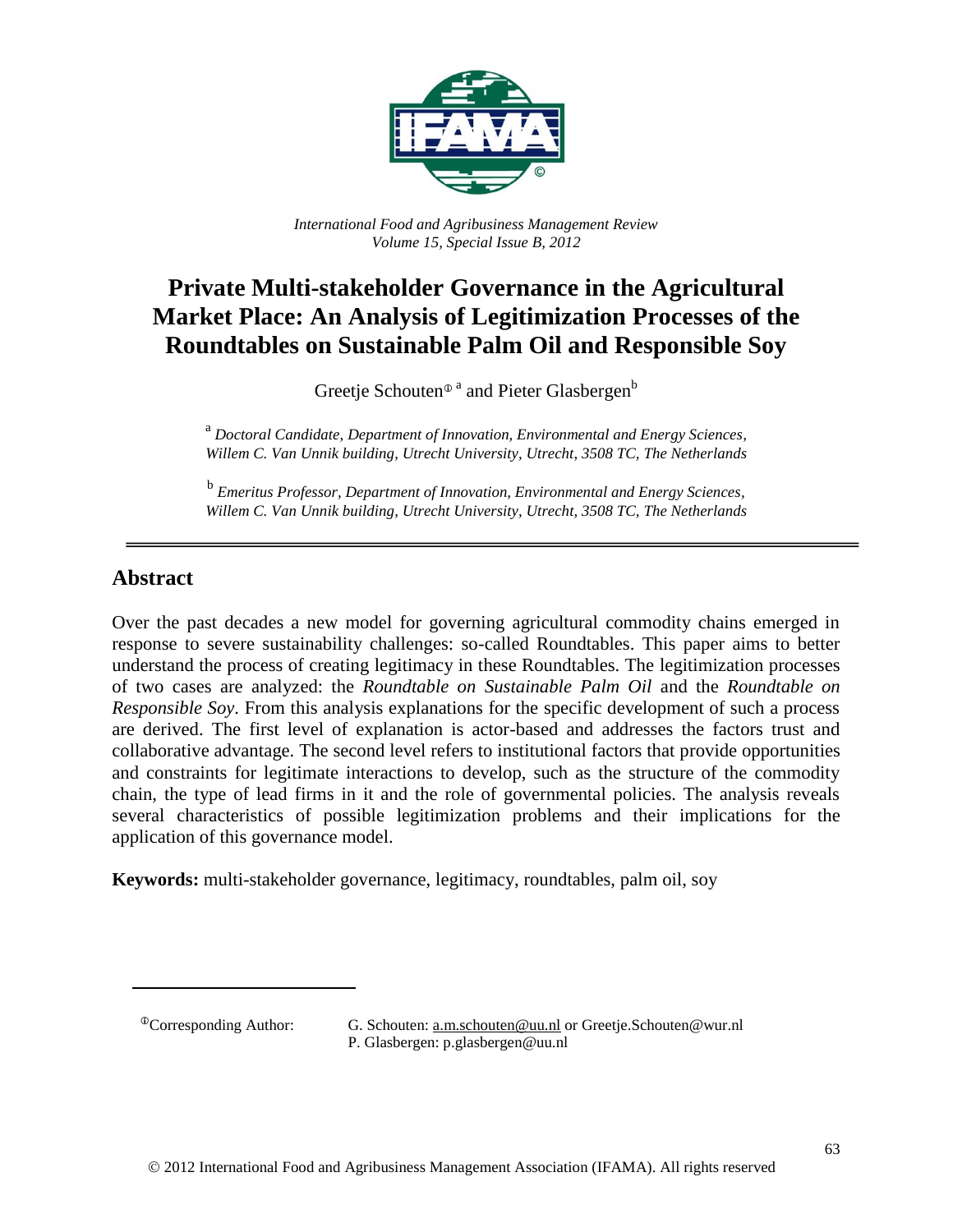## **The Rise of Partnerships in Global Agrifood Chains**

Over the last decennia we have seen the initiation of a new model for governing agricultural commodity chains in response to severe sustainability challenges. These so-called wicked problems are "dynamically complex, ill-structured, public problems" (Batie 2008, 1176) for which no ultimate problem definition and definite solution exists and for which stakeholders have fundamentally different frames of reference (Peterson 2009). These new models of governance have become a crucial component of the strategy of many large multi-national companies in the food industry (Dentoni and Peterson 2011). In a new form of partnership, businesses and NGOs took the initiative to define more sustainable production standards and related certification schemes to address these problems. These arrangements often focus on a specific product(-type) and aim to make a whole agricultural sector more sustainable. These collaborative, multi-stakeholder arrangements have been defined as non-hierarchical, selforganizing alliances to promote more sustainable production and consumption practices, while using the market as a coordinating mechanism to realize this objective (Glasbergen 2007). Not only are these partnerships non-hierarchical, they can also be categorized as post-territorial, because their spatial boundaries are not demarcated by fixed, jurisdictional borders.

Outstanding examples of these arrangements take the form of a Roundtable. The two front running Roundtables are the Roundtable on Sustainable Palm Oil (RSPO) and the Roundtable on Responsible Soy (RTRS). These multi-actor arrangements show overlap in driving actors, face similar sustainability problems, and have similar organizational structures:

- The founding actors of the RSPO, the World Wide Fund for Nature (WWF) and Unilever, were also involved in setting up the RTRS and several businesses and NGOs actively participate in both roundtables.
- Both palm oil and soy are used on a global scale for food, feed and fuel. Both crops are largely planted as export driven, large-scale monocultures and belong to the fastest expanding crops in the tropics. Sustainability problems in both sectors relate to deforestation, loss of biodiversity and labor and land rights issues.
- Their governance structure and decision-making processes are such that commodity chain actors, as well as environmental and developmental NGOs are represented in the Executive Board and General Assembly of the roundtables. The General Assembly is in both cases the highest decision-making body.

The RSPO started a process to address sustainability concerns in palm oil production by engaging actors from all levels of the commodity chain in 2002. The RSPO currently counts over 1000 members and represents approximately 40% of global palm oil production and the majority of upstream food manufacturers in the supply chain. Members are divided into several membership categories: Oil Palm Growers; Palm Oil Processors and/or Traders; Consumer Goods Manufacturers; Retailers; Banks and Investors; Environmental/Nature Conservation NGOs; Social/Developmental NGOs; and Affiliate members. This last category of affiliate members does not have decision-making power or voting rights within the RSPO. Through a series of multi-stakeholder working groups, members of the RSPO spent several years designing Principles and Criteria (P&C) for sustainable palm oil production, a verification and certification process, and mechanisms for supply chain traceability and tradable credits. The General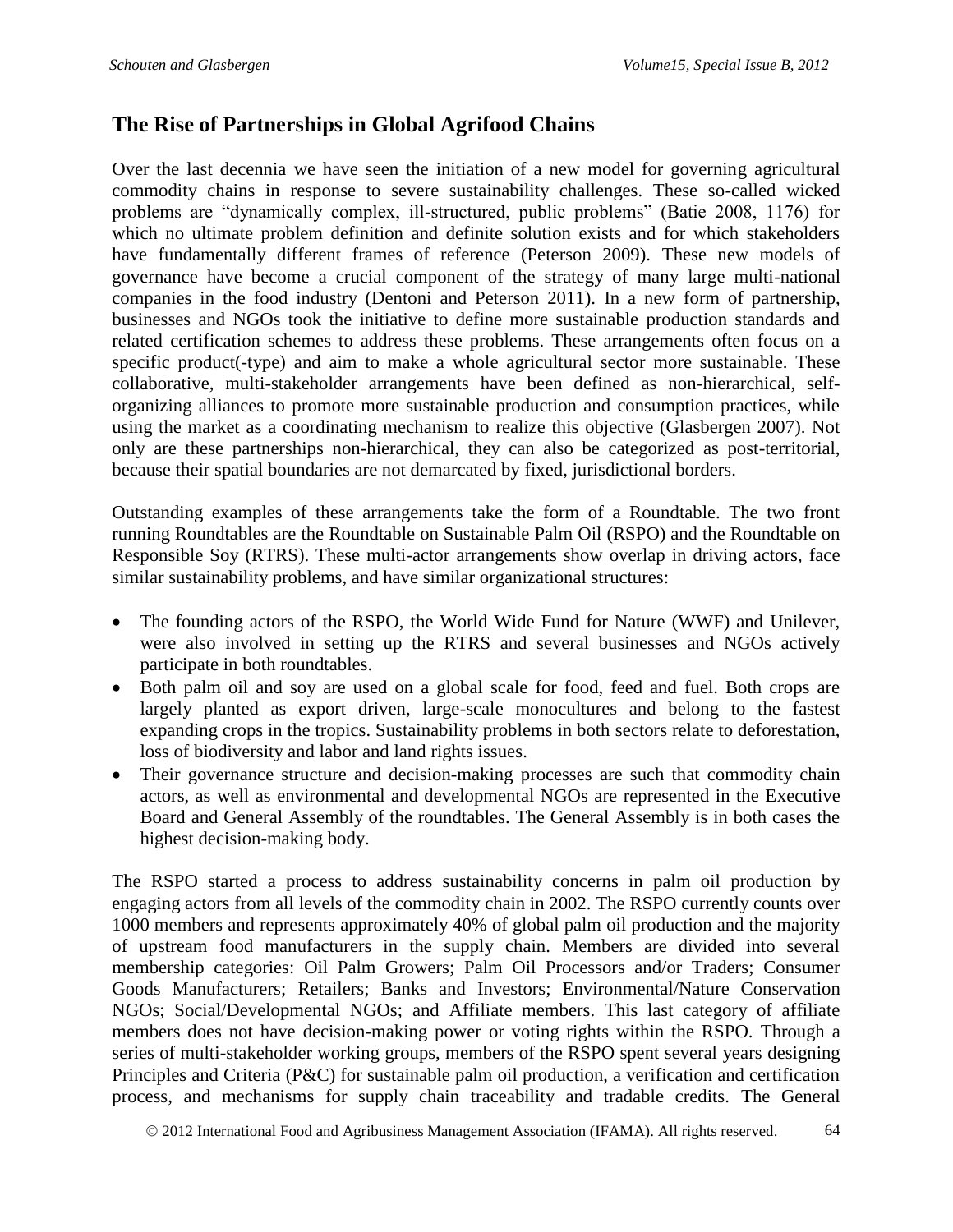Assembly is the highest decision-making body of the RSPO, where all members have one vote and decision-making occurs by majority voting. The first shipment of certified palm oil entered the market in November 2008.

The first RTRS meeting was held in London (2004), when WWF invited 25 potential stakeholders to discuss the idea of addressing sustainability issues in mainstream soy production through a multi-stakeholder process (RTRS 2010). Currently, the RTRS has approximately 150 members and represents a smaller portion of the market than the RSPO. Members are divided into 4 categories: Producers; Industry, Trade and Finance; Civil Society; and Observers. Observing members have no decision-making power or voting rights in the RTRS. The General Assembly also is the highest decision-making body. To prevent domination of one stakeholder group, voting in the General Assembly takes place per constituency group, instead of the onemember, one-vote principle in case of the RSPO. The RTRS approved the P&C for responsible soy production and an accompanying verification system in June 2010. The first shipment of certified soy from South America came to Europe in June 2011.

Both RSPO and RTRS can be seen as representatives of the development of a new global domain that is not only filled with (inter)governmental organizations but also with private arrangements that aim to fulfill a public function (Ruggie 2004; Abbott and Snidal 2009). One of the central debates related to this development regards the legitimacy of what Bernstein addressed as 'nonstate governance in the market place' (Bernstein 2011). This debate is mainly based on a specific interpretation of the role of states in liberal democracies. According to this interpretation, states are the ultimate and exclusive authoritative agents in public affairs. The state needs to set the rules of the game and private actors need to pursue their activities within these rules (Glasbergen 2011). From this interpretation, legitimization of private governance may be problematic, for example, because private actors taking over political functions may erode public power; because these arrangements cannot be held accountable like governments to those who are affected; or because of doubts about the effectiveness of voluntary private standards given the lack of sanctioning power (i.e, Bäckstrand et al. 2010; Bexell 2010; Steets 2010).

However, these studies tell us little about the practices of creating legitimacy in terms of the ability of the arrangements to develop a more sustainable alternative to current practices that becomes accepted as an authoritative norm in their issue field. They also inform us less about problems associated with legitimacy that can occur within these multi-stakeholder settings and what this implies for these types of arrangements. Therefore this paper analyzes the practices through which legitimacy is created by looking at the interactions between the actors in Roundtables and the institutional context in which these interactions take place. The next section presents an operationalization of the question of legitimacy. Subsequently the methodology is presented, followed by an empirical analysis of the two Roundtables. From this analysis two levels of explanations for the specific development of these legitimization processes are derived. The first level refers to actor-related factors, while the second level refers to institutional factors that provide opportunities and constraints for legitimate interactions to develop. In the concluding section several problems regarding the creation of legitimacy are identified as well as possible strategies to overcome these.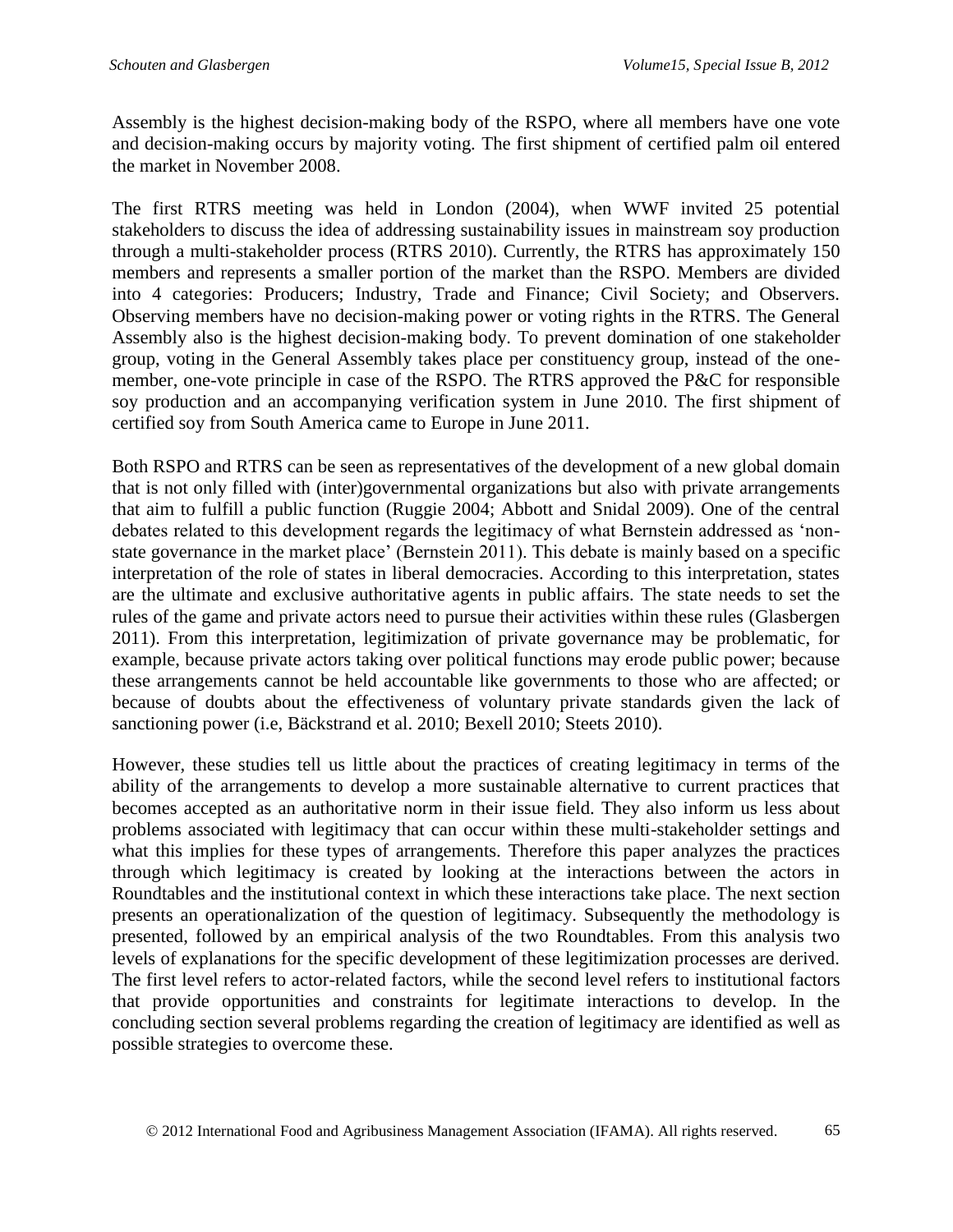## **Operationalization of the Question of Legitimacy**

The concept of legitimacy refers to the acceptance and justifications of authority. According to Suchman, it is "a generalized perception or assumption that the actions of an entity are desirable, proper, or appropriate within some socially constructed systems of norms, values, beliefs and definitions" (Suchman 1995, 574). Biermann and Gupta's approach of legitimacy refers to this classical interpretation and define legitimacy as "being in accord with established norms and requirements, or recognized principles or accepted rules and standards of behavior" (Biermann and Gupta 2011, 1858). Most studies on legitimacy take a state of affairs as a starting point and assume that this state can be evaluated on its *degree* of legitimacy. Their starting point is normative, in the sense that evaluations are based on what is assumed to be required to make governance arrangements legitimate. They either evaluate the procedures or the substantial content of private arrangements (i.e. Bäckstrand et al. 2010; Bexell 2010).

The procedural or input legitimacy approach evaluates the process through which decisionmaking takes place. It is assumed that non-state governance may become as legitimate as intergovernmental policies if they conform to equivalent democratic prerequisites, such as transparency, accountability, inclusiveness, etc. (Dingwerth 2007; Keohane 2011). The substantive or output legitimacy approach is concerned with the purpose and appropriateness of the governance activity of the arrangements. Here the arrangements are assessed in terms of their contribution to collective problem solving, for example, their ability to contribute to the protection of basic human rights, environmental protection, or empowerment of less privileged groups. If an outcome of a policy decision serves the public good and is effective in tackling a problem, it attains output legitimacy (Scharpf 1999). Both approaches focus on what *should* count as justification for recognizing the authority of private arrangements (Bernstein 2011, 21). However, they inform us less about the process through which their standards become *accepted* as an authoritative norm in their issue field. According to our view, an (additional) approach that aims to better understand the process of creating legitimacy would look at the practices through which legitimacy is realized. This approach studies the often cumbersome process of bringing diverse actors together to develop a common acceptable new management standard and the factors that influence this process.

This approach assumes that the legitimacy of private governance arrangements is rooted in a process of interaction among diverse actors, connected to a specific issue area, and in a specific contextual environment (Bernstein 2011; Schouten and Glasbergen 2011). For analytical reasons we divide this process into several ideal-typical phases. These phases are informed by theories regarding the policy cycle frequently used in the field of policy analysis (see for example Crabbé and Leroy 2008, 3) and are adapted to the multi-stakeholder governance model of Roundtables based on earlier studies (Schouten and Glasbergen 2011; Schouten et al. 2012). These phases include: engaging stakeholders in the multi-stakeholder process; defining the problem area and coming to an agreement on how to tackle the issues; implementing the agreed solutions and assuring compliance; assuring acceptance of external audiences. These phases should not be interpreted as taking place in a strict chronological order. A Roundtable process is an iterative process and phases can overlap as actors as well as issues can be in a different phases of the process at the same time. This paper takes the interactions between the partners in the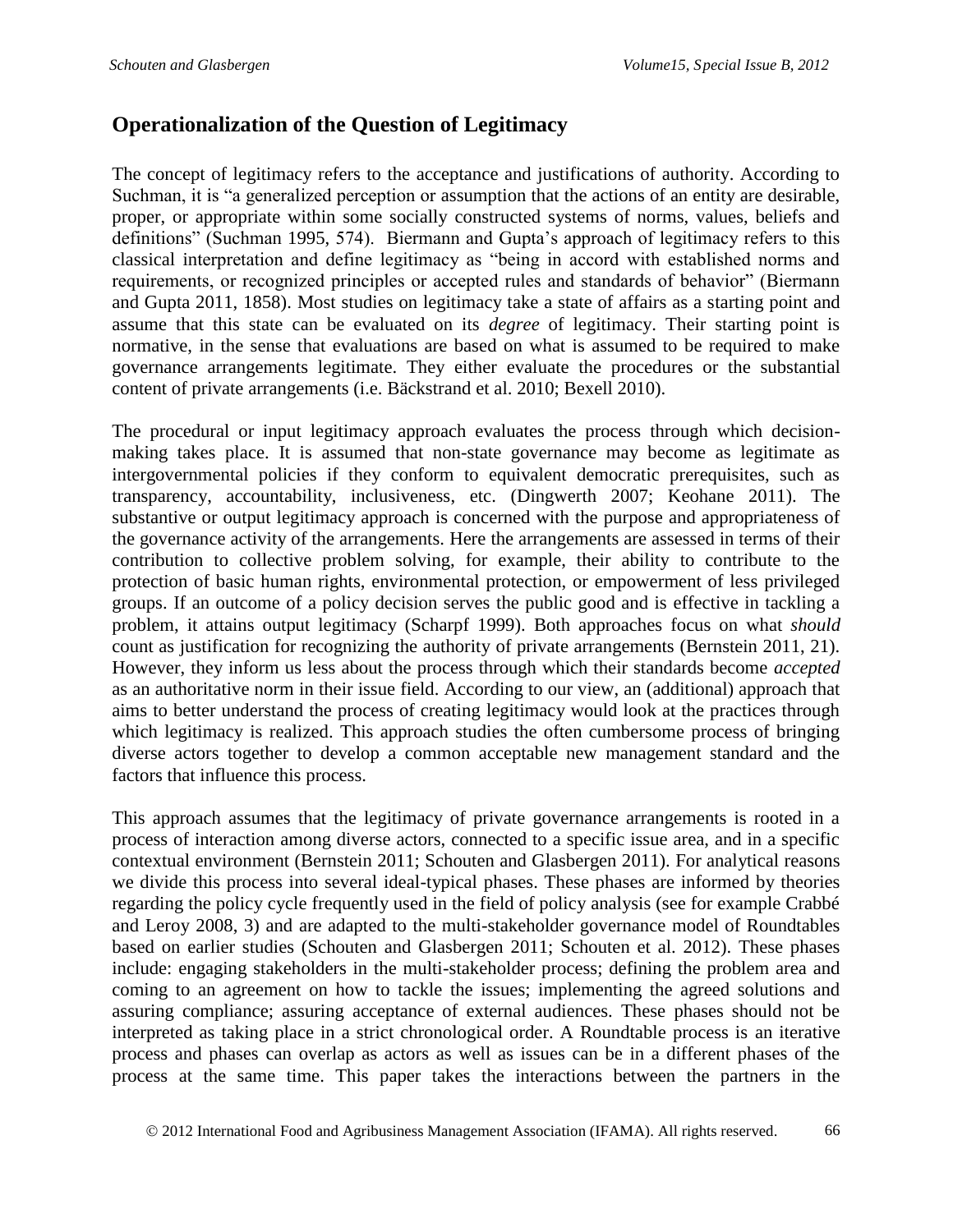arrangement as the key unit of analysis. Related to these phases in the development of a Roundtable four factors are important to the process of creating legitimacy:

- 1. The inclusion of relevant stakeholders in the multi-stakeholder process.
- 2. The opportunities for stakeholders to come to an agreement on how to govern the sector.
- 3. The degree of compliance of involved stakeholders with the agreements.
- 4. The degree of acceptance of third party audiences of the outcomes of the process.

From this analysis this paper derives explanations for the specific development of these legitimization processes. The first level of explanations is actor-based and regards the factors trust and collaborative advantage. The second level refers to the, on the short-term inalterable, societal context in which the interactions develop. Here our focus shifts to institutional factors that provide opportunities and constraints for legitimate interactions to develop, such as the structure of the commodity chain, the type of lead firms in it and the role of governmental policies. Subsequently, it is important to understand how these two levels are interacting.

# **Methodology**

This paper takes a case study approach similar to the one described by Eisenhardt (1989) and uses in-depth data to understand the complex dynamics going on in multi-stakeholder settings. Previous research endeavors on legitimacy did not reveal much about the processes through which multi-stakeholder arrangements become legitimized. In order to provide empirical substantiation to this field of research, this paper studies the practices through which legitimacy comes about. Several data collection methods are combined, including desk research, interviews and observations. Our comparative case study analysis is based on official documents produced by the RSPO and RTRS, minutes of Executive Board meetings, minutes of General Assemblies, and minutes of Working Group meetings. These documents are supplemented by documents on both Roundtables published by individual stakeholders of the Roundtable, and news articles. The desk research is further complemented by over 30 semi-structured in-depth interviews with individual members of both Roundtables (representatives of NGOs and value chain actors) and members of both Executive Boards about the development processes of the arrangements. Furthermore, several employees of NGOs that did not apply for membership of a Roundtable, but are working on palm oil and/or soy issues related to sustainability, were interviewed (a list of interviewees is available in the appendix). Additionally, observations were made during Executive Board meetings of the RTRS, the fourth Roundtable Conference on Responsible Soy and the third General Assembly of the RTRS, all in May 2009 in Campinas, Brazil. Furthermore, observation methods were used during the ninth Roundtable Conference on Sustainable Palm Oil and the eighth General Assembly of the RSPO in November 2011 in Kota Kinabalu, Malaysia.

The two cases were selected on the basis of their organizational similarities, as the RTRS is a copyist initiative of the RSPO. This unique situation allows us to conduct an in-depth comparative case study analysis in which we try to bring the factors that cause differences in their legitimization processes to the surface. This article uses the in-depth data in an inductive manner to generate new insights on factors that might hinder or enhance legitimization processes of Roundtables. Our qualitative data are very useful for understanding the dynamics underlying relationships and the reasons behind what we see happening in the cases (Eisenhardt, 1989).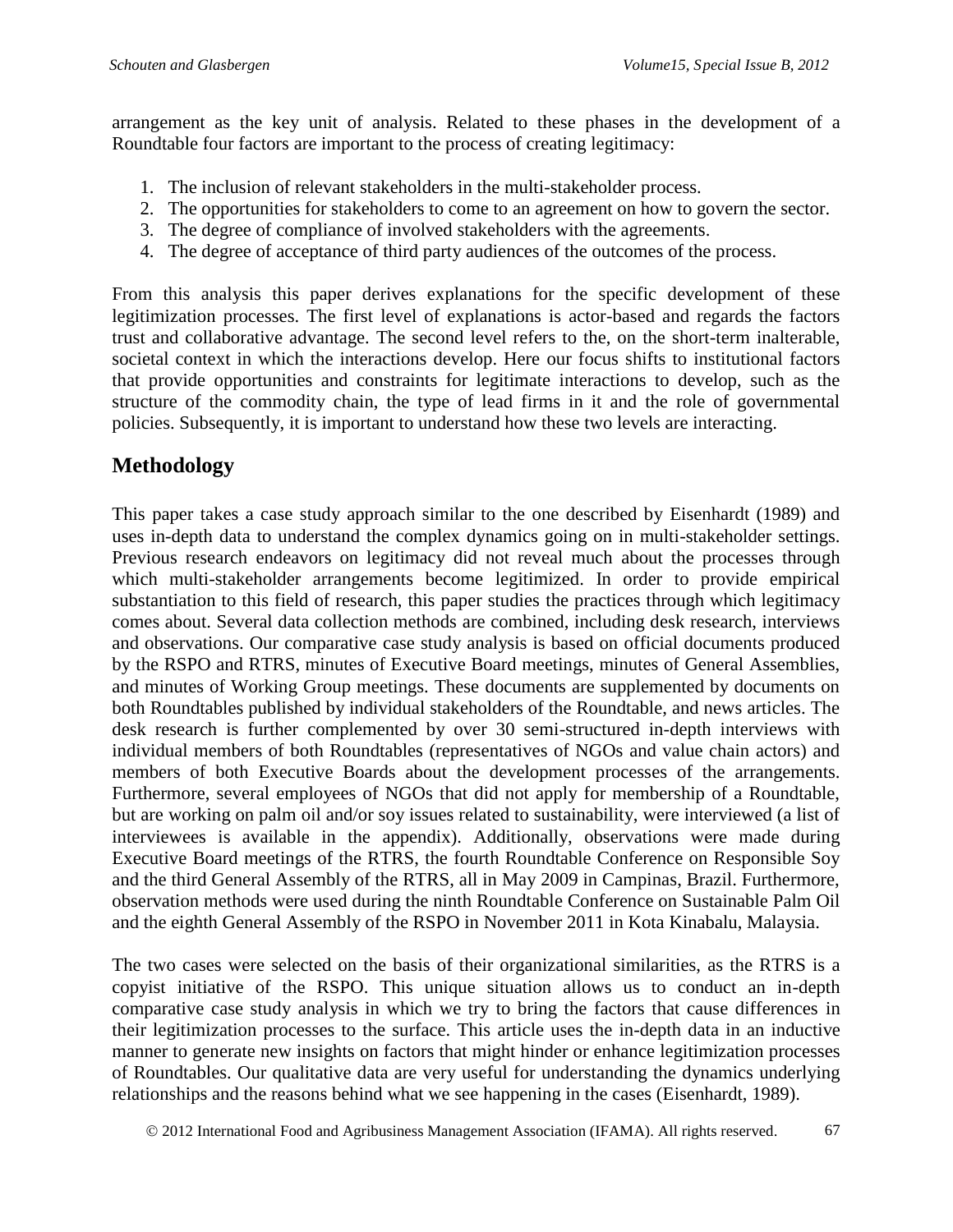#### **Inclusion of Stakeholders in the Process**

Both roundtables have the aim to get all stakeholders in the commodity chain plus environmental and developmental NGOs involved (RSPO 2012b; RTRS 2012a). Despite this intention, they both face problems including smallholders, local communities and consumers (Cheyns 2011; RTRS 2011). These stakeholder groups are mostly made up out of individual actors instead of organized interest groups. To actively involve these large numbers of individual stakeholders is extremely challenging for Roundtables.

Nonetheless, the RSPO was relatively successful in involving relevant stakeholders. They managed to attract large producing companies from the two most important producing countries, Indonesia and Malaysia (Unilever 2012). Furthermore, they have managed to get an important part of retailers in Europe and the United States involved, as well as a large amount of NGOs from many parts of the world (RSPO 2012a). On the other hand, they have hardly been able to engage stakeholders from importing countries of palm oil outside the Western world, such as China. Several programs were set up to get Chinese stakeholders involved, but so far the RSPO has only managed to get three Chinese companies on board (Cheng Hai 2011). Private market initiatives, like the RSPO, miss an institutional fit with the socialist market economy as it exists in China. The RSPO is aware of this problem and recognizes that the role of the Chinese government is critical to provide the enabling environment for collaboration to take place. However, it is still unclear how this process should exactly be managed.

The RTRS was less successful in including stakeholders into their multi-stakeholder process. First of all, they faced difficulties including global development and social NGOs in the standard setting process. Most Latin American NGOs did not become part of the process so that they are able to oppose the outcomes if they do not agree with them (Interview #8). Fetraf-Sul, the only organization representing small farmers stepped out of the RTRS early on in the process (2005) because it didn't feel it could influence the agenda enough. The development NGO Cordaid showed solidarity and left as well (A Seed Europe 2005). Secondly, not all main producing countries are well represented in the RTRS. While the United States are the biggest producers of soy (38 % of global production in 2003) only few RTRS members come from there (4,7 %) (RTRS 2012b). In general, soy producers from this part of the world do not see the need to address sustainability issues in their domestic industry. Third, the RTRS faces the same problem as the RSPO in terms of involving stakeholders from some important consumer countries. China's soy imports account for over 50 % of the world total. Despite this major role in the global soy market their membership count in the RTRS is very low (2 % of total membership), whereas Europe, importing only 17 % of global soybean, has a share of 44 % of the members (USDA 2010).

A fair distribution of costs and benefits is essential to keep stakeholders involved in a partnering process. Both Roundtables were not able to manage this issue properly and had prominent members leaving the process. Future expansion of palm oil is most likely to occur in Indonesia and so standards aimed at reducing deforestation and requiring environmental assessments and social audits on new developments will mostly affect plantations there (Interview #10). This makes Indonesian producers feel they bare most of the costs of certification, while benefits of the collaboration did not yet materialize. The Indonesian Palm Oil Association, GAPKI, resigned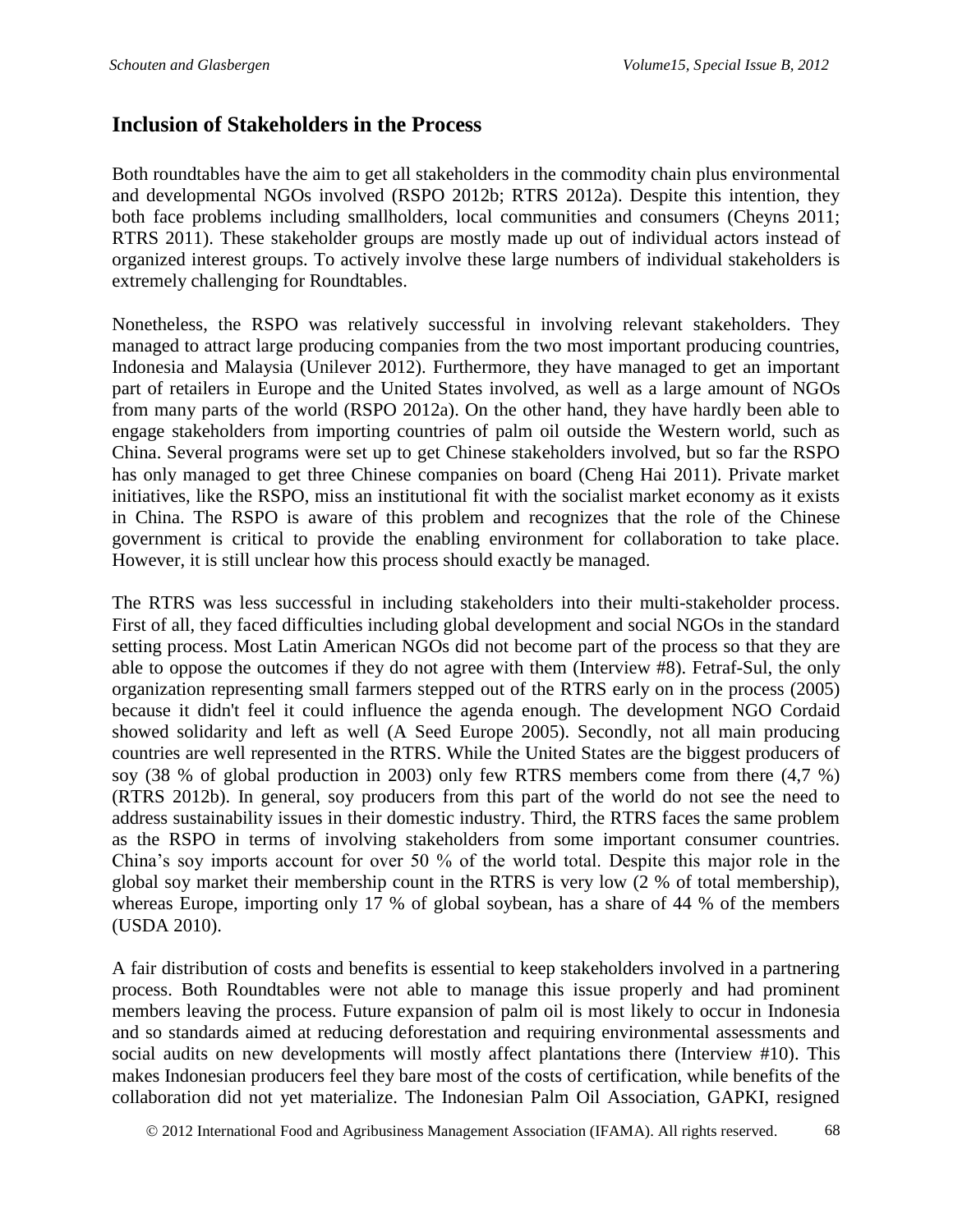their RSPO membership in the second half of 2011 (RSPO 2012c). They felt the organizational structure of the RSPO was not balanced enough at the expense of the producers and want to focus on their own Indonesian certification system (ISPO) (Interview #34) (TROPIS 2011; RSPO 2010). The RTRS faced similar problems. During the creation of the P&C an important participant, APROSOJA (Mato Grosso's State Association of Soybean Producers), left the organization because of forest conservation criteria introduced in the P&C. APROSOJA argued strenuously for the RTRS to approve a compensation program for any avoided deforestation. Without seeing any prospect for financial gain from the process, they were not willing to accept the P&C and terminated their membership of the Executive Board and the RTRS at the General Assembly in  $2009<sup>1</sup>$ . Roundtables focus on certification standards at production level, which means that producers bare most of the costs. Some of these stakeholders therefore tend to feel that the process is unfair and unbalanced. In both cases we see that in reaction local certification systems emerge: i.e. Brazil (Soya Plus), Malaysia (MSPO) and Indonesia (ISPO).

# **Coming to an Agreement**

Consensus-based decision-making is institutionalized in the practices of both Roundtables and forms the backbone of the standard setting process. In order to reach consensus, issues need to be framed in a way that corresponds with the views of all stakeholders involved. To realize this cohesion, contentious issues are sometimes left out of the debate and so are advocates of radical viewpoints. However, in exceptional cases, when the ultimate reliability of the arrangement is at stake, the principle is abandoned, even at the cost of stakeholders leaving the process.

In the first years of the RSPO a conflict arose about the specific contribution of palm oil to sustainability problems. Whereas Malaysian producers focused mainly on poverty reduction due to palm oil development, NGOs stressed issues of deforestation caused by this development (RSPO 2003). Producers implicitly acknowledged the need to codify best practices, but were reluctant to say that sustainability was a problem in the palm oil industry. This conflict, which posed a risk to the development of the RSPO, was solved pragmatically. Instead of carrying on the debate on the exact contribution of palm oil to environmental degradation, it was decided to focus on a concrete standard for sustainable palm oil. At the first Roundtable conference, the natural-resource consultancy ProForest presented technical studies that would serve as a basis for the development of a standard (RSPO 2004). This document was acceptable to all partners, because contentious issues were avoided. The P&C were further developed by a working group that was put together by the Executive Board. The facilitator of this working group indicated that none of the members tried to slow down or frustrate the process (Interview #12).

An issue of contention in the P&C development group was the use of agrochemicals, in particular the use of paraquat. While prohibited in the European Union, paraquat is one of the world's most widely used herbicides. Producers insisted it was essential for their business to use agrochemicals, while NGOs insisted that the risks associated with the use of some of these chemicals to human health and safety were unacceptable. The resulting compromise on which consensus could be reached was quite disordered (Interview #12). The P&C, while requiring producers to actively look for alternatives to dangerous chemicals, ultimately do not ban their

 $\overline{a}$  $1$  Observations during EB meetings in 2009, Campinas, Brazil and the GA in Campinas Brazil

2012 International Food and Agribusiness Management Association (IFAMA). All rights reserved. 69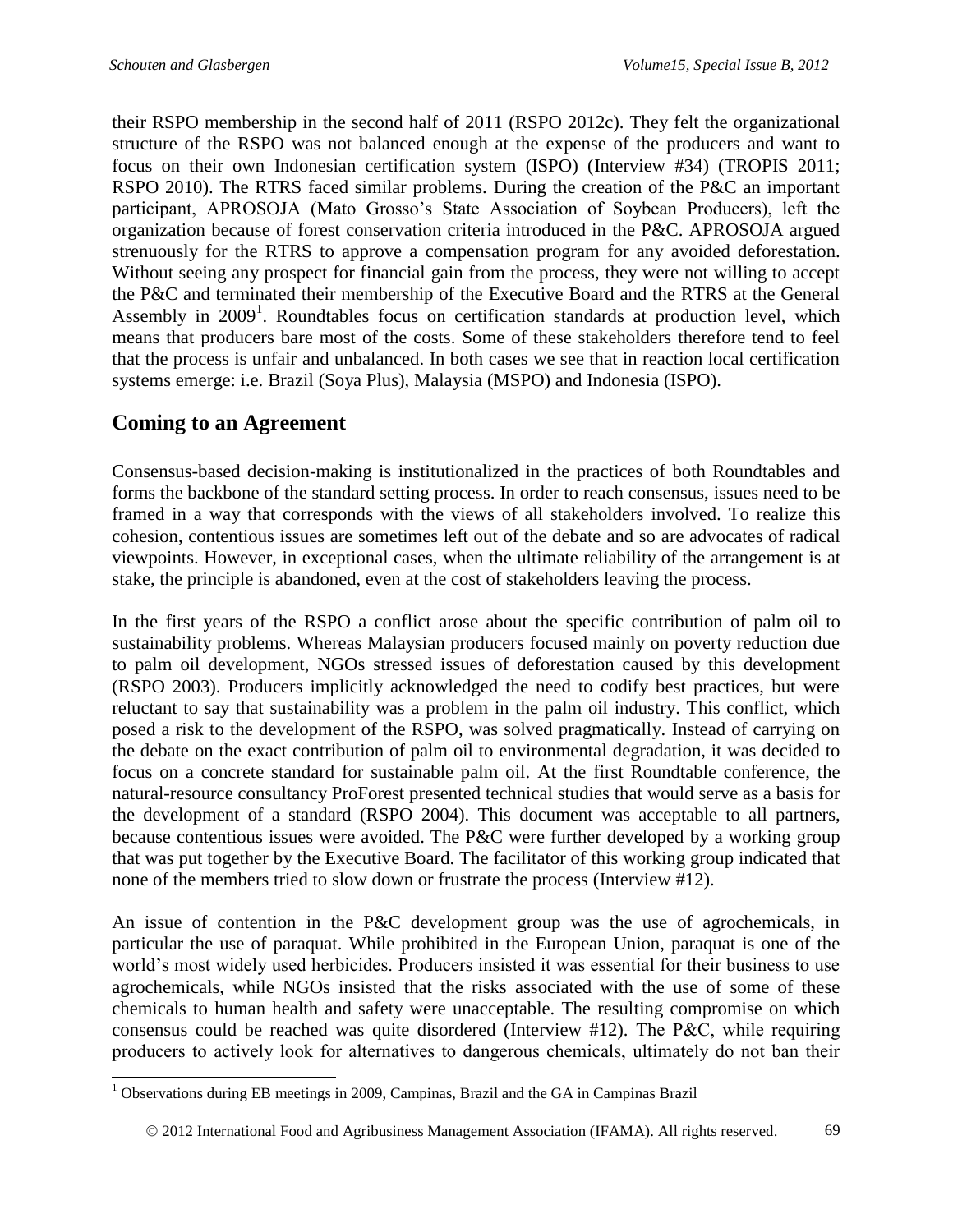use (Carrere 2006). A note was added to the P&C saying that the RSPO will urgently identify safe and cost effective alternatives to replace chemicals like paraquat, which is still included in the latest version of the P&C (RSPO 2007). Agreement on the remaining criteria was reached relatively quickly; producers knew that there was no chance of removing or weakening criteria and still reach consensus (Interview #12). Nevertheless, at the third Roundtable conference (2005), producers reported that the speed of the process gave them the impression that standards were being foisted onto them (RSPO 2005). Despite difficult moments in the RSPO standard setting process, none of our interviewees identified any specific item that was left out of the standard completely. However, still some disagreement remains about the necessary strength and clarity of specific criteria. Standard setting in the RSPO is an ongoing process and in 2011 a P&C review process started. This review process is considered an opportunity to substantially change and improve the standard, but only if consensus on changes is possible (Yaacob 2011).

The RTRS needed more time than the RSPO to come to a standard. Unlike the RSPO, the first RTRS conference did not have input studies on which to base their work. As a consequence the discussions were very unstructured and general and provided little direction for the future (Interview #14). According to one of the participants, "what was intended to clarify important issues became a messy, politicized event" (Interview #30). In response, the RTRS organized a technical workshop to discuss the problems of soy production in a smaller setting. This workshop produced a list of key environmental and social impacts. The RTRS standard was further drafted by the Development Group, which included representatives from all member constituencies (RTRS 2012c). After every meeting, drafts were made available for public consultation during which all stakeholders were invited to provide input.

The RTRS also faced some critical issues in the standard setting process. First, for the sake of consensus the issue of genetically modified (GM) soy was excluded from the debate early on in the process. The first Roundtable conference had shown that the RTRS could either allow GM soy and lose many of the NGOs in the process, or exclude it and lose numerous producers (Interview #15). They decided to be 'technology-neutral' regarding production techniques thereby excluding the topic from the Roundtable process (RTRS 2006), a decision that caused much opposition against the RTRS. A second controversy is related to the issue of deforestation (Interview #4). This issue was so controversial that the development group delivered a proposed set of P&C to the Executive Board wherein the issue of deforestation was not addressed. Producers from Mato Grosso, Brazil resisted agreeing to any criteria on this without implementing a compensation method for the opportunity costs of forest preservation (Interview #19). Earlier in the process these producers already argued that if farms were going to be certified, it was necessary and fair to also certify other operations in the value chain, such as greenhouse gas emissions of food manufacturers (Interview #4 and #19). Several Executive Board members felt very strong about including criteria on deforestation, because they thought the credibility of the RTRS was at stake. After long and difficult discussions it was decided to add a criterion on deforestation to the proposed P&C. They needed to let go of the principle of consensus and made this decision by majority voting instead. Two members voted against adding this criterion, while the rest was in favor. This decision by the Executive Board caused a great deal of dissension at the General Assembly of 2009. Without seeing any prospect for financial gain from the process, APROSOJA was not willing to accept the P&C and therefore left the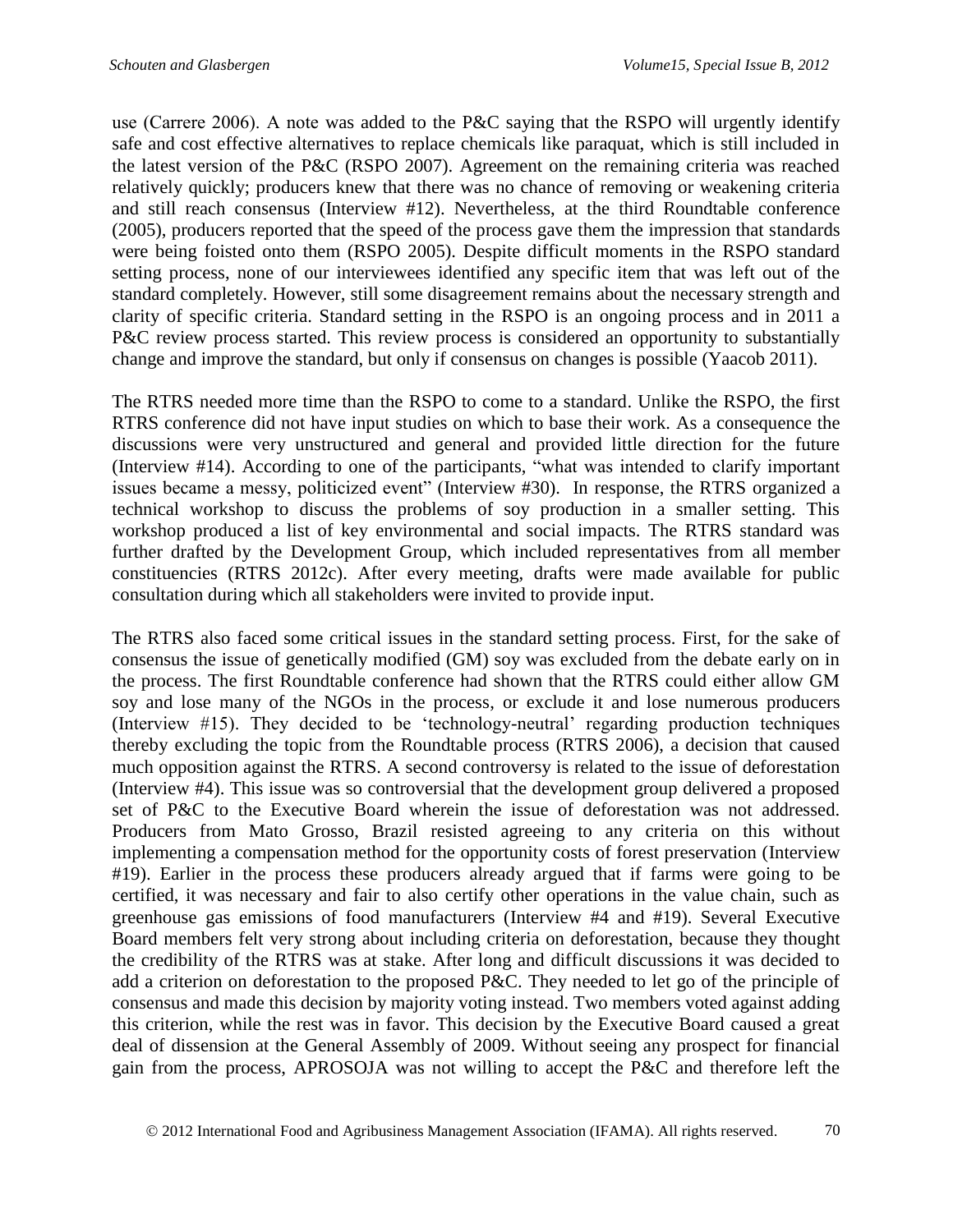meeting and withdrew their membership. Subsequently, the P&C, including the criterion on deforestation, were ratified by the General Assembly.

#### **Compliance with the Rule System**

For a governance arrangement to be credible it is necessary that stakeholders involved comply with the rules they have agreed upon. This is not a self-evident process as both Roundtables have difficulties in achieving this.

The RSPO encountered several critical issues in the process of getting members to comply with the developed rule-system. First, when in 2005 a large palm oil producing member was accused of illegally dismissing over 700 employees, evicting their families from estate housing, and expelling their children from estate schools, it was unclear what was expected of the Executive Board (RSPO 2005). Therefore, a Code of Conduct was adopted, which lists the requirements of RSPO membership. It states that every member "supports, promotes and works towards the production, procurement and use of Sustainable Palm Oil". Without this Code, the Executive Board had no means to assess whether or not a situation like this required their attention. The second critical issue was to get members to comply with the Code. A resolution was passed at the General Assembly in 2008, which called for all members of the RSPO to submit public plans of their time-bound sourcing targets and certification plan. Several producers identified this new change to the Code of Conduct as potentially very significant for predicting how the market for certified palm oil will behave (interviews with several Executive Board members). In practice, however, very few companies submit annual reports, making it difficult for producers to know how seriously end-users take their commitment to using sustainable palm oil. Technically, failing to provide these reports could be grounds for expulsion from the RSPO, but this did not happen so far.

A third critical issue appeared in the provisions of the RSPO Certification Systems document, that states that organizations can only certify individual plantations if they meet certain minimum criteria in their other holdings. These minimum criteria demand that there are no significant land conflicts, no replacement of primary forest or any area containing High Conservation Values, no labor disputes that are not being resolved through an agreed process and no evidence of noncompliance with law in any of the noncertified holdings<sup>2</sup>. Certificates for all of the company's holdings shall be suspended if there is non-compliance with any of these requirements. These clauses became an important tool for 'watchdog' organizations to attack companies that did not comply with these minimum criteria. The first plantation company to certify its operations was United Plantations (in Malaysia). After United Plantations completed this first certification, Greenpeace investigated its non-certified plantations in Central Kalimantan, Indonesia, and alleged that these United Plantations holdings did not meet the minimum criteria. They accused the RSPO of 'greenwashing' and allowing companies to "have their RSPO certification of Malaysian plantations but continue with business as usual in their Indonesian concessions" (Greenpeace 2008b). To not jeopardize the Roundtable process, conflicts of this sort were in several cases resolved outside of the RSPO. For example, Unilever in 2009 announced it was suspending future purchases from palm oil supplier PT SMART (Unilever 2009). This act

 $\overline{a}$ <sup>2</sup> RSPO certifications systems 13

2012 International Food and Agribusiness Management Association (IFAMA). All rights reserved. 71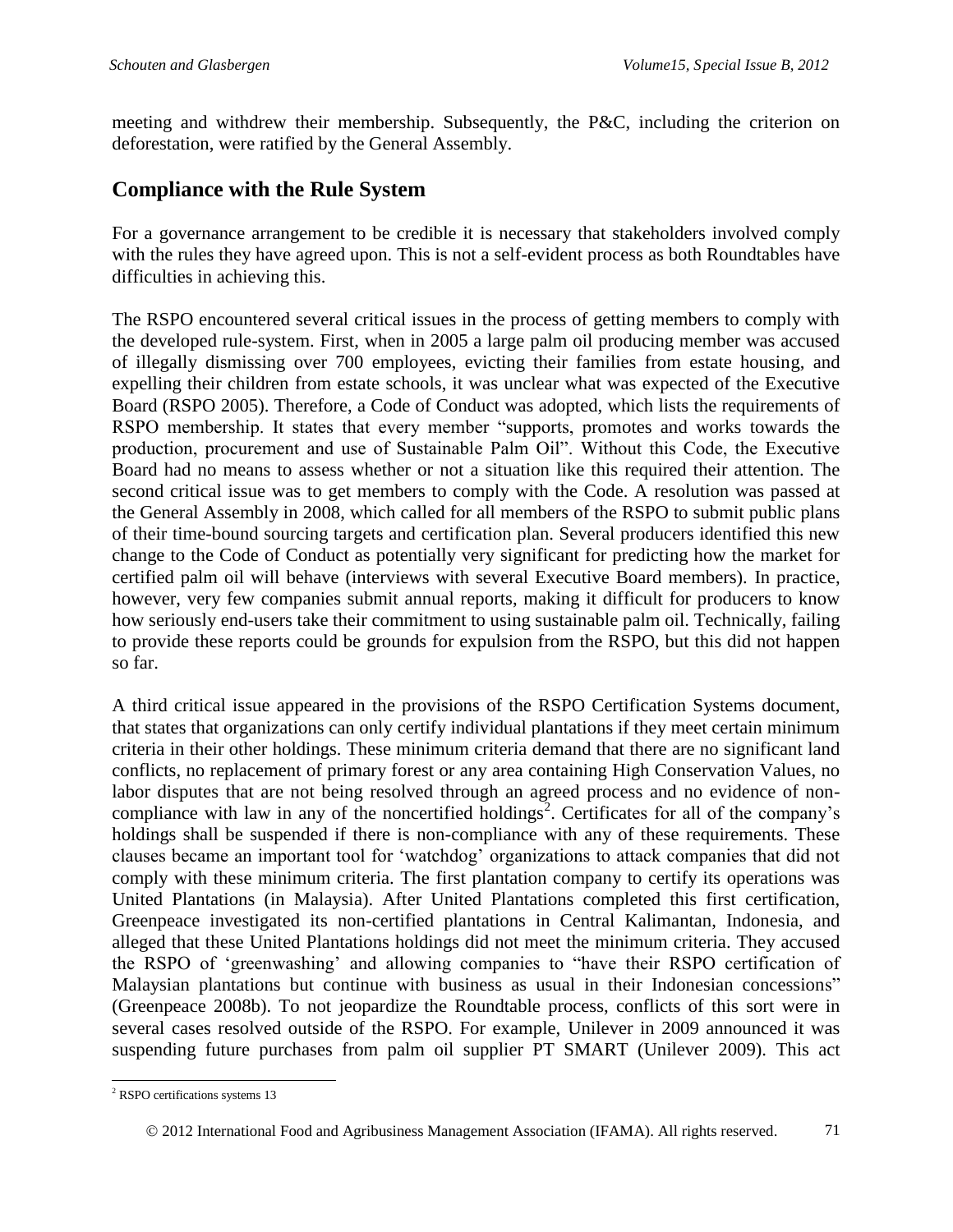followed the publication of two reports by Greenpeace, making allegations that the Indonesian company's plantations were responsible for destruction of high conservation value areas. Unilever took action outside of the RSPO framework and PT SMART remained an active member of the RSPO participating in several working groups.

A fourth critical issue regards the market uptake of certified sustainable palm oil, which has been very disappointing to producers. In 2008, the uptake of certified palm oil was only 2,7 %. While the uptake increased, in 2011 it was still just over half of the certified supply that was sold as such (52 %) (RSPO 2011). WWF decided to take action to address this problem. In 2009, it announced the introduction of a 'Palm Oil Buyer's Scorecard,' through which "companies will be scored on a variety of criteria relating to their commitments to, and actions on, sustainable palm oil" (WWF 2009). By publishing the performance of RSPO members outside of the Roundtable reporting mechanisms, WWF hopes to expose members to criticism for not supporting the process by actually buying the certified product. Because the uptake of certified palm oil is still lagging behind supply, WWF presented a new scorecard at the Roundtable conference in 2011, where the uptake of palm oil was an important topic of discussion. Despite the potential challenges caused by low demand, the certification of plantations has continued and so far 29 companies have had 135 palm oil mills certified (RSPO 2011).

The RTRS faces implementation issues very similar to those of the RSPO. RTRS members also subscribe to a Code of Conduct, which outlines different responsibilities of RTRS members. The basic agreement members make is to "support and work towards the financing, production, implementation of P&C, procurement and use of Responsible Soy". Similar to the RSPO, this Code requires members to "report annually on their efforts to support the RTRS and promote responsible soy". The percentage of members actually submitting annual reports is very low (Interview #36). If members are found to have acted in breach of the Code, they risk disciplinary measures including termination of their membership (RTRS 2012d). As yet, there has never been a member expelled from the RTRS on these grounds. Like the RSPO, the RTRS faces problems with the uptake of certified produce. There is no trade in physical certified soy, but only in virtual credits. This system overcomes the logistical complexities of creating a segregated supply chain. Producers can register their certified soy in a credit trade platform, which soy buyers can purchase in the form of credits. Of the 400,000 tons of certified soy produced in 2011, half is covered by credits that are sold through the trading platform (Interview #36). Although the credits remain valid for two years, it seems that in the RTRS the supply of certified produce also exceeds demand.

## **The Acceptance of the Roundtables by Third Parties**

Multi-stakeholder arrangements, such as Roundtables, have the intention to influence external stakeholders' attitudes towards the industry (Dentoni and Peterson 2011). A good gauge for acceptance of the arrangements by third parties is the character, degree, and content of opposition to a Roundtable. Both roundtables had to face much opposition of third parties, but the character, degree and content of these protests differ.

The RSPO has been subject to numerous criticisms from NGOs that have not joined the initiative. Greenpeace and Friends of the Earth are chief amongst these groups. In 2007,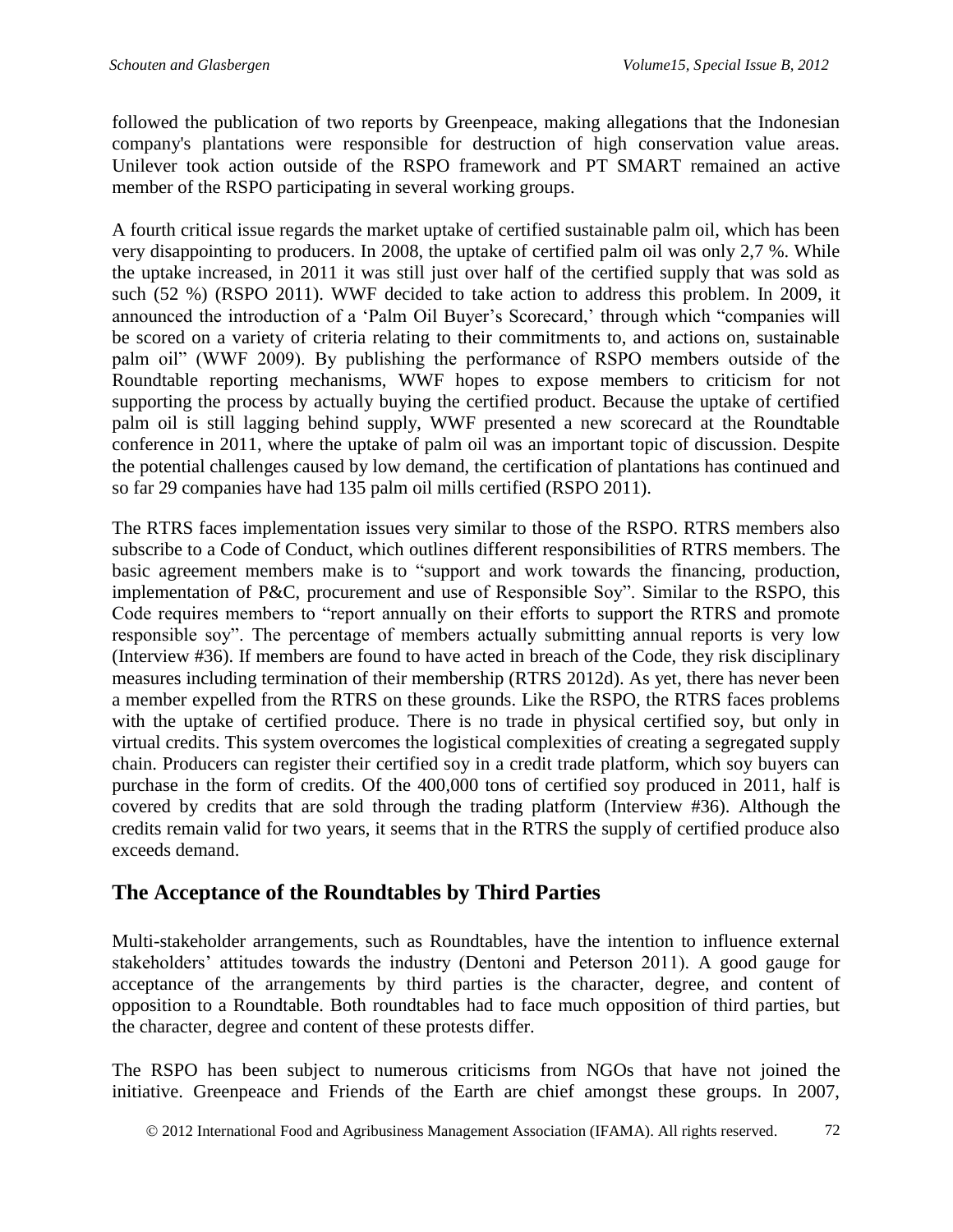Greenpeace published a report in which the RSPO was described in a very negative way and the leading role of Unilever and its suppliers (Cargill, ADM-Kuok-Wilmar, Golden Hope, Sinar Mas) was critically assessed (Greenpeace 2007). In 2008, Greenpeace targeted an anti-palm oil campaign against Unilever, using their brand 'Dove' as a symbol for rapid rainforest destruction. Subsequent talks between Greenpeace and Unilever have resulted in a willingness on the part of Unilever to join the call for a moratorium on deforestation in Indonesia (Greenpeace 2009). Also in 2008, Greenpeace attempted to prevent the loading of the first RSPO certified palm oil on a Rotterdam-bound tanker in Indonesia (Greenpeace 2008a). There are many more examples of NGOs that publicly display their disapproval of the RSPO process. One of them is the German NGO 'Rettet den Regenwald'. In 2008 they published the 'International Declaration Against the 'Greenwashing' of Palm Oil by the Roundtable on Sustainable Palm Oil', which was signed by over 250 organizations worldwide (Rettet den Regenwald 2008). While campaigning NGOs are able to drive the process of developing increasingly positive and sustainable criteria forwards, their tactics have had some negative consequences as well. Producers have seen the frontrunning companies being specifically targeted for anti-palm oil ads. Early campaigns may have encouraged producers to be a part of the RSPO, but they also see the companies that do certify, such as United Plantations, being singled out as a result of their efforts (Interview #7). During the course of the partnering process the opposition against the RSPO decreased. Part of the reason is that campaigns as the ones described above have influenced the process. While Greenpeace and Friends of the Earth are still not members of the RSPO, they do visit RSPO conferences and are sometimes involved in the process on an ad hoc basis.

The RTRS is relatively less accepted as an authoritative agent. This can be seen in the large-scale organized opposition to the organization, which is present on several levels. First, there is opposition to the RTRS as a whole. There are two primary reasons for the relatively low support of NGOs for the process. One is the inclusion of GM-soy as potentially 'responsible.' The critics of the process include many large organizations, such as Friends of the Earth, as well as a large number of single-issue organizations, such as 'Toxic Soy' and ASEED Europe. The other source of opposition to the RTRS is based on the large-scale, mechanized production model that dominates in North and South America. The RTRS is seen by many NGOs as a symbol of big agro-industrial companies, which are viewed very negatively, because of the rapid agricultural expansions in an industry that was formerly dominated by smallholders, which has lead to large social problems in Latin America (Interview #24). Second, individual members of the RTRS are attacked for being part of the organization. NGOs such as WWF and Solidaridad have been attacked because of their membership of the RTRS and are accused of legitimizing a standard that does not guarantee sustainable production at all (Gifsoja 2009). Companies are also heavily criticized for being involved in the Roundtable process. An example includes campaigns against a large Dutch supermarket, because of their support to the RTRS (Gifsoja 2011).

The difference between degrees of acceptance of the two Roundtables is quite clear. First, some actors that actively support the RSPO publicly oppose the RTRS. These actors include high profile organization like Oxfam Novib and Cordaid. In our interviews with NGOs the same pattern became visible, wherein the RSPO was believed to be more credible than the RTRS. A second difference is related to the character and content of the opposition. In case of the RSPO the standard is used by NGOs like Friends of the Earth and Greenpeace to attack members of the RSPO that violate the standard. In case of the RTRS, we do not observe this. The opposition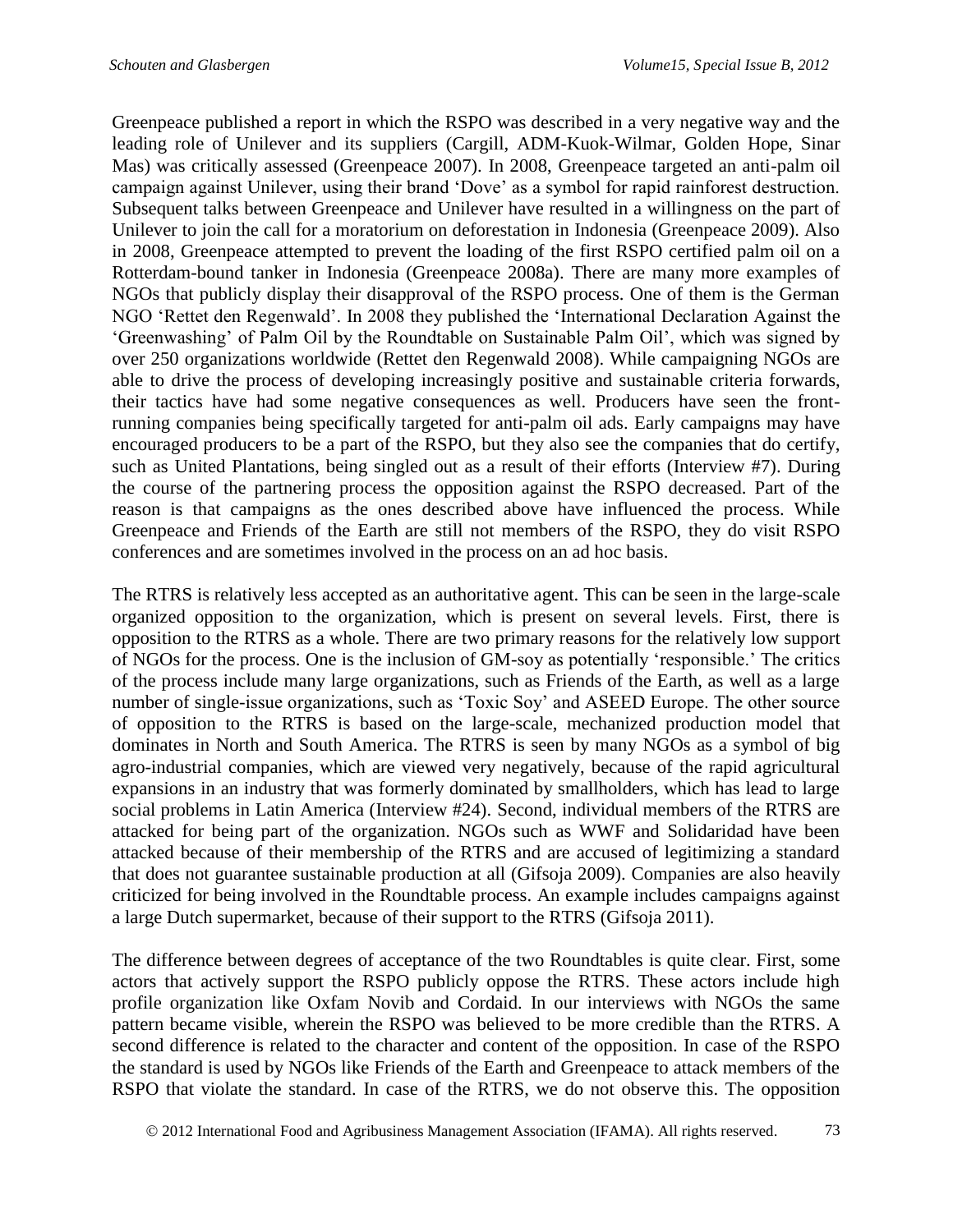exists mainly of NGOs publicly disapproving very strongly of the standard itself. Third, internal and external NGOs in the RSPO seem to reinforce each other, while internal and external NGOs in the RTRS seem to frustrate each other (Schouten and Glasbergen 2011; Hospes, Stattman, and de Pooter 2009). The interaction between internal and external NGOs in the RSPO often leads to more leverage for internal NGOs in the negotiations, while the public disapproval in case of the RTRS, often leads to frustration for internal NGOs.

## **Trust and Collaborative Advantage**

The previous sections analyzed legitimization processes of the two Roundtables from an actor perspective. From this perspective it seems that trust and collaborative advantages are crucial agency related factors that influence legitimization processes. Trust encapsulates the emotional element of the interactions: the reduction of feelings of risk and vulnerability in the partnering process (Gray 2007; Glasbergen 2010). The concept of collaborative advantage refers to doing business that is in one way or another profitable for all partners. Collaborative advantage encapsulates the synergy argument; for each partner the opportunities should outweigh the risks and they should be able to achieve something that they cannot realize on their own. In other words, potential partners will only collaborate if they supposed to gain from the partnership and they feel that risks and opportunities are fairly distributed (Glasbergen 2010; Gray 1996).

The specific working method used in the RSPO allowed trust to develop more easily compared to the RTRS, which made it easier to get relevant stakeholders involved and to come to an agreement. First of all, because of previous collaborations, the three key actors of the RSPO had already established some level of trust. The Malaysian Palm Oil Association (MPOA) and Unilever therefore perceived WWF as a very reliable partner. If another NGO had initiated the RSPO, industry participation would probably have been limited (Interview # 10). In case of the RTRS the role of WWF is more contested. WWF-Netherlands is a member of the Dutch Soy Coalition, an organization that claimed that the large-scale monoculture model of soy production is inherently problematic, and that the only solution is to decrease soy consumption (Dutch Soy Coalition 2006). Soy producers had trouble believing that this position had been set aside by WWF and this limited the level of trust in the initial phases of the RTRS. Secondly, the RSPO developed from a small group of stakeholders that laid out the direction for the organization before being open to other stakeholders (RSPO 2002). In case of the RTRS no early commitments were made and participants simply agreed that exploring collaboration was worthwhile. It seems to be beneficial to start out with a small group of actors who have already established some general level of trust. In this safe environment it is easier to start a collaborative process than in a situation of distrust with a large group of actors. After the start-up phase in both Roundtables similar issues of trust arose related to the perceived fairness of the partnering process, which relates to the issue of collaborative advantage.

The scale of the problems present in palm oil production and the desire for producers to maintain market position originally provided a significant potential collaborative advantage that allowed for the RSPO to develop as far as it has. The primary concern of WWF was deforestation, while Unilever was ultimately concerned about the security of their supply of raw materials (RSPO 2002). Retailers' main concern was to lower reputational risks. Reasons for palm oil producers to join the RSPO were to counter negative claims about palm oil, possible price premiums, market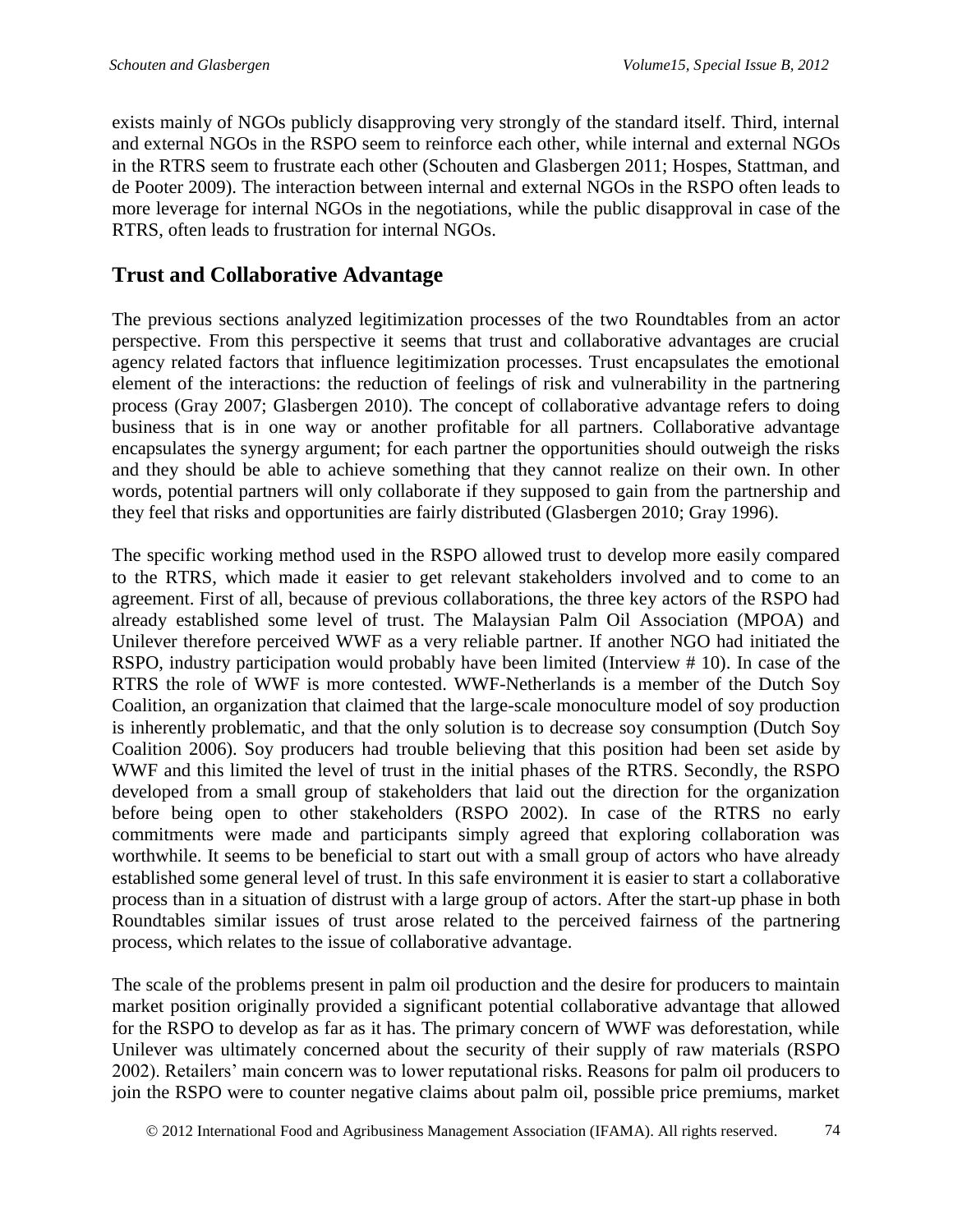access and preferential purchasing policies. However, as our analysis shows, the early expectations on collaborative advantage have not all been met. A specific problem regarding collaborative advantage in both Roundtables has been the obligation to keep part of one's property free from agricultural use to halt deforestation. Without an economic compensation mechanism, many producers object to this (Interview #31). Furthermore, the take-up of certified products by the market up to now has been very disappointing for producers.

This agency related explanation of legitimization processes of Roundtables is still incomplete and structural factors should be used to further explain the manifestation of legitimacy problems. The concept of structure in our case refers to the societal context in which the Roundtables emerge and shifts our focus to institutional factors that provide opportunities and constraints for the interactions to develop (Huijstee, Francken, and Leroy 2007). Based on our document analysis and interviews we identify four structural factors that create opportunities or constraints to the collaborative interactions of Roundtables influencing the manifestation of legitimacy problems: the structure of the commodity chain; the type of lead firms; governmental regulations; and, the political embedding of NGOs. These factors correspond largely with the literature on value chain governance (e.g.: Roberts 2003; Altenburg 2006; Coe, Dicken, and Hess 2008; Vermeulen et al. 2008).

## **The Structure of the Commodity Chain**

A first factor that is assumed to influence the interactions is the structure of the commodity chain in terms of its mode of integration (Roberts 2003; Vermeulen et al. 2008). The more vertically or horizontally integrated a chain is, the easier it is for a governance initiative to progress. Vertical integration means that one firm is in control of multiple processes along the chain, while horizontal integration means that fewer firms are involved at each stage along the chain (Vermeulen et al. 2008). The more diffused the supply base is, the larger the number of possible supply routes, thereby reducing interest in certification amongst manufacturers and retailers (Roberts 2003).

While the production and trade of palm oil are fairly concentrated, the production of soy is much more diffused and the chain is less integrated. About 50 large plantation groups account for 75% of global palm oil production. The refining and trading segments of the chain are even more horizontally integrated: 15 business groups control 75% of the global market (Aidenvironment 2008). Concentration is also reflected by the increasing vertical integration of groups. American companies have recently invested in upstream operations, while Malaysian plantation companies have made investments in processing and trading. The soy value chain has an hourglass structure in which a very broad number of actors are present at the top and bottom, with much greater concentration in the middle (ibid.). There are tens of thousands of soy producers, from many different countries, selling soy to a very small number of large trading companies. The companies Archer Daniels Midland, Bunge, Cargill, and Dreyfuss control around 80% of the processing and trading chain (Carrere 2006). Their customers are processors and food manufacturers as well as feed companies, farmers, and meat/dairy processers. These companies sell to a small number of retailers, who in turn link to large numbers of consumers. The impact of the hourglass structure in the soy value chain has been significant. Changing production practices ultimately means connecting with farmers; however, there are so many different types of soy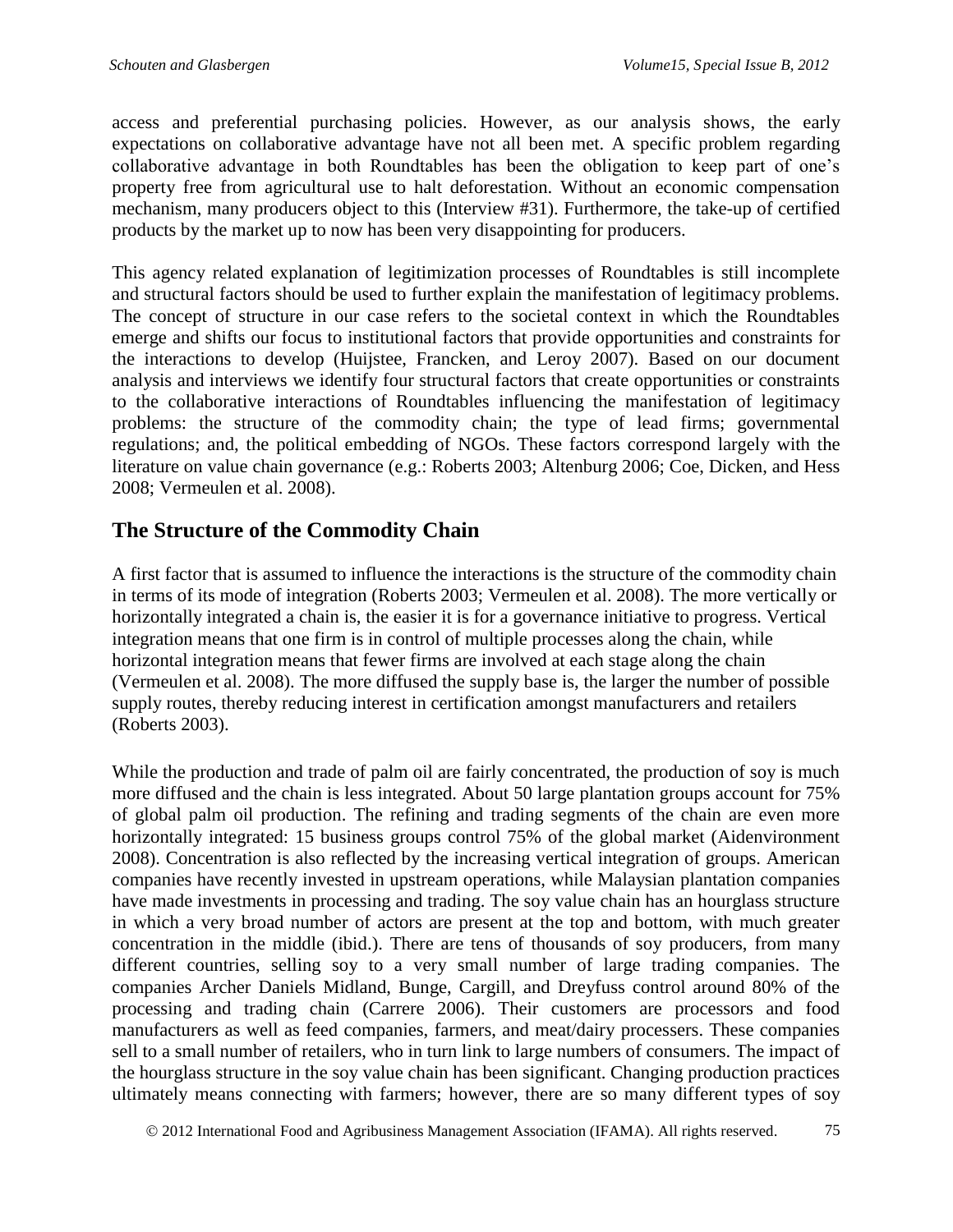farmers that it is very difficult to meaningfully engage with a significant representation. In contrast, the RSPO has been more successful involving a large percentage of producers, which can partly be explained by differences in the structure of the commodity chain.

# **The Type of Lead Firms**

Lead firms are actors who are in the position to set the parameters under which other actors in the chain operate (Humphrey and Schmitz 2001). Depending on how vulnerable a lead firm is towards critical consumerism, they may be more or less committed to different standards, and may use different combinations of pressure and support to enforce a standard throughout their supply chain (Altenburg 2006). Consumer-facing companies, especially the ones with a strong brand, are much more vulnerable to reputation damage than other actors in the chain. However, even though the targeted companies are mostly at the end of the chain, power is not always located in the hands of those companies (Bair and Gereffi 2001; Dolan and Humphrey 2004).

In the palm oil chain, consumer-facing companies are in dominant positions. Unilever, the largest purchaser of palm oil, buying 4% of global production, has a very powerful position in the chain (Unilever 2008). Unilever plays a dominant role in the RSPO from the beginning onwards and its position in the palm oil chain helped producers demonstrate that the RSPO was meant as a progressive, but mainstream and business-friendly initiative. Unilever and other consumer-facing companies in the palm oil chain have inclinations to actively address sustainability, because of marketing benefits, minimizing reputational damage and securing longterm supply and are in a position to do so. In the case of soy, those companies that are presumably most interested in sustainability, the consumer-facing ones, are in a less dominant position. There are tens of thousands of soy producers, who sell their soy to a very small number of large trading companies that control most of the processing and trading and play the role of lead firms. These dominant actors in the chain are not brand-driven, like Unilever is (Interview #24). The size and power position of these companies makes it difficult for downstream actors to significantly influence their activities. Furthermore, they are accustomed to bulk products and pricing based on measurable product qualities rather than issues such as sustainability.

A related factor is product visibility. The more visible a commodity is to consumers, the stronger their demands will be towards consumer-facing companies and the more they shape the process of governance in the chain (Coe, Dicken, and Hess 2008). Although the products of the oil palm are used in approximately 50% of products in European supermarkets (WWF 2009), palm oil is not very visible to European consumers. Ingredient clarifications of products containing palm oil in the EU most of the time do not specify which exact oil is used, because the generic term 'vegetable oil' is used. The same is true for soy oil. Although soybean oil is an important ingredient in many food products, soybean demand is largely driven by the feed industry. These two products (oil and feed) of the soy plant reach the consumer in different ways. Soy is used in large quantities as animal feed to produce meat or dairy products, but is not an ingredient in those products and therefore not visible to consumers. As such, retailers, manufacturers, and meat processors have less of a commercial incentive to strongly push for changes upstream<sup>3</sup>.

l <sup>3</sup> Products that are made of soy (and sold in Europe) in which soy beans are more recognizable, like soy drinks or tofu, seem to have different types of certification or other means of guaranteeing that the soy used is not contributing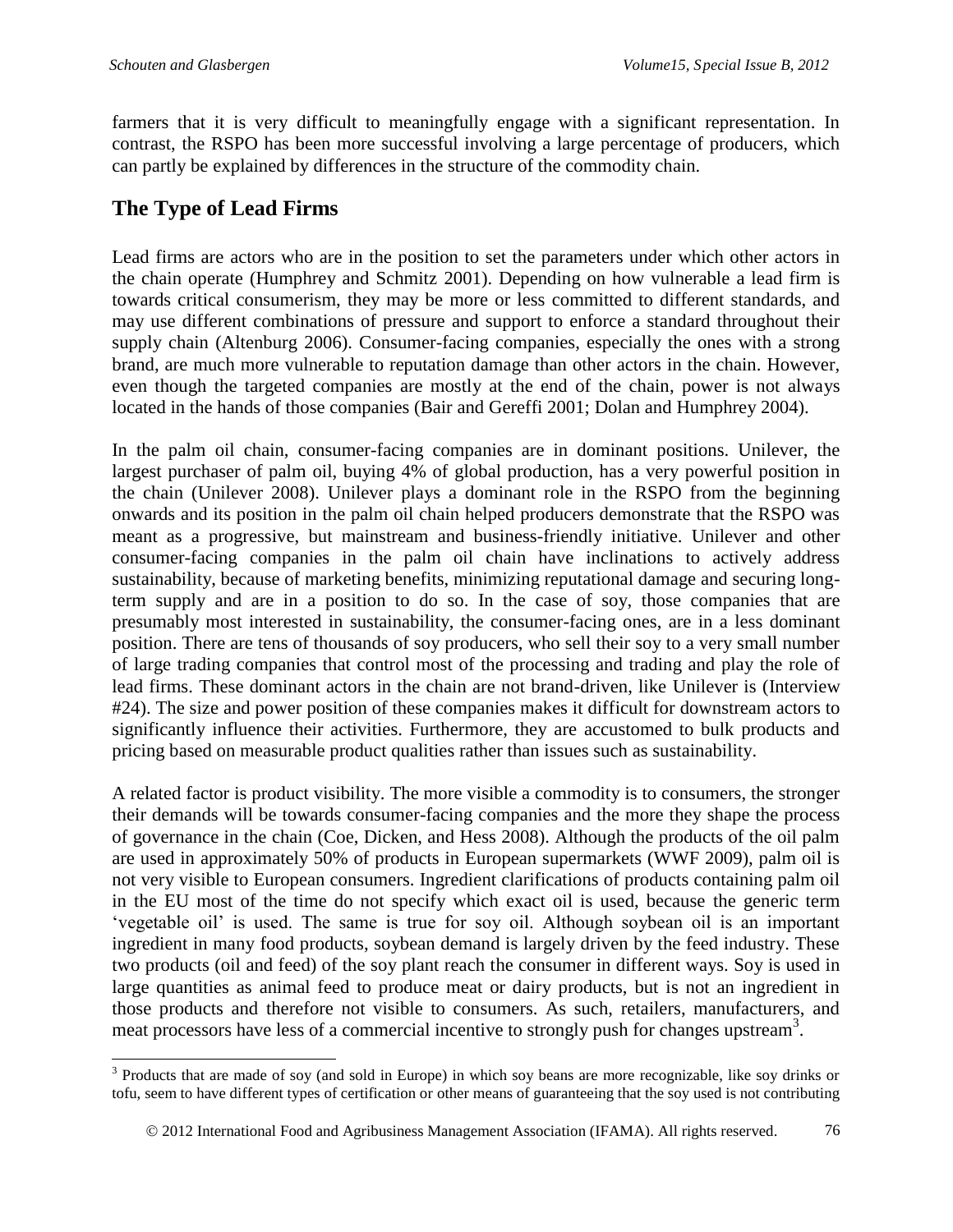#### **Government Regulations**

There are many regulatory drivers and constraints that may influence the behavior of firms and their attitude towards sustainability initiatives, including taxation policies, national regulations, trade policies, and regulations on property rights (Vermeulen et al. 2008; Altenburg 2006). Subsidies and taxation policies may benefit or hinder supply chain relations and are highly relevant for the sourcing behavior of firms (Altenburg 2006).

Palm oil is grown in countries that do not subsidize the agricultural sector, but rather tax the export of agricultural products (Interview #30). Soy, on the other hand, is one of the most heavily subsidized crops in the United States commodity programs (Wise 2005). By contrast, the soy industry in Brazil is subject to taxes. The existing tensions in the WTO negotiations between these countries (the two biggest producers of soy) about export subsidies for agricultural products directly translate into the roundtable discussions and lead to a lack of trust among producers (Interview # 30). Furthermore, because American producers are subsidized, they have less of an incentive to connect to new markets, as their competitiveness is guaranteed. Tensions like this have never been a problem in the discussions on sustainable palm oil, resulting in totally different Roundtable dynamics and more favorable conditions to include stakeholders.

The RSPO standard requires that a High Conservation Value (HCV) assessment is made of an area before it is developed for the production of oil palm. If part of the area is considered HCV area, it has to be preserved and cannot be planted. Indonesian producers perceive this part of the P&C as a risk to their operations. Producers get a concession from the Indonesian government to develop a certain area within a certain time frame. They fear if they don't develop part of the area, the Indonesian government will transfer the concession to another company, which will then develop this HCV area that will be located inside their plantation (Interview #10, #30). According to a producing company that already preserves HCV areas these are groundless fears ( Interview #35), but whether or not these fears are justified or not, they affect the legitimization process of the RSPO.

#### **The Political Embedding of NGOs**

l

Hospes et al. (2009) conclude that the relations between business and NGOs in the case of the RTRS have been a threat to the process, while similar relations in case of the RSPO have pushed the process forward. This difference can be partly explained by the political embedding of NGOs in the relevant continents. The political embedding of NGOs in South-East Asia (who are relevant stakeholders for the RSPO) is completely different from the political embedding in South America (which is a relevant audience for the RTRS) (Interview #33, #32).

The main difference relates to the attitudes of civil society organization towards market actors. In general NGOs tend to be more collaborative or more confrontational toward businesses. NGOs in South America have a long history of campaigning against large-scale agri-businesses and are

to sustainability problems. This might not only be related to the visibility of soy in these products, but also to the type of consumers that buys these products.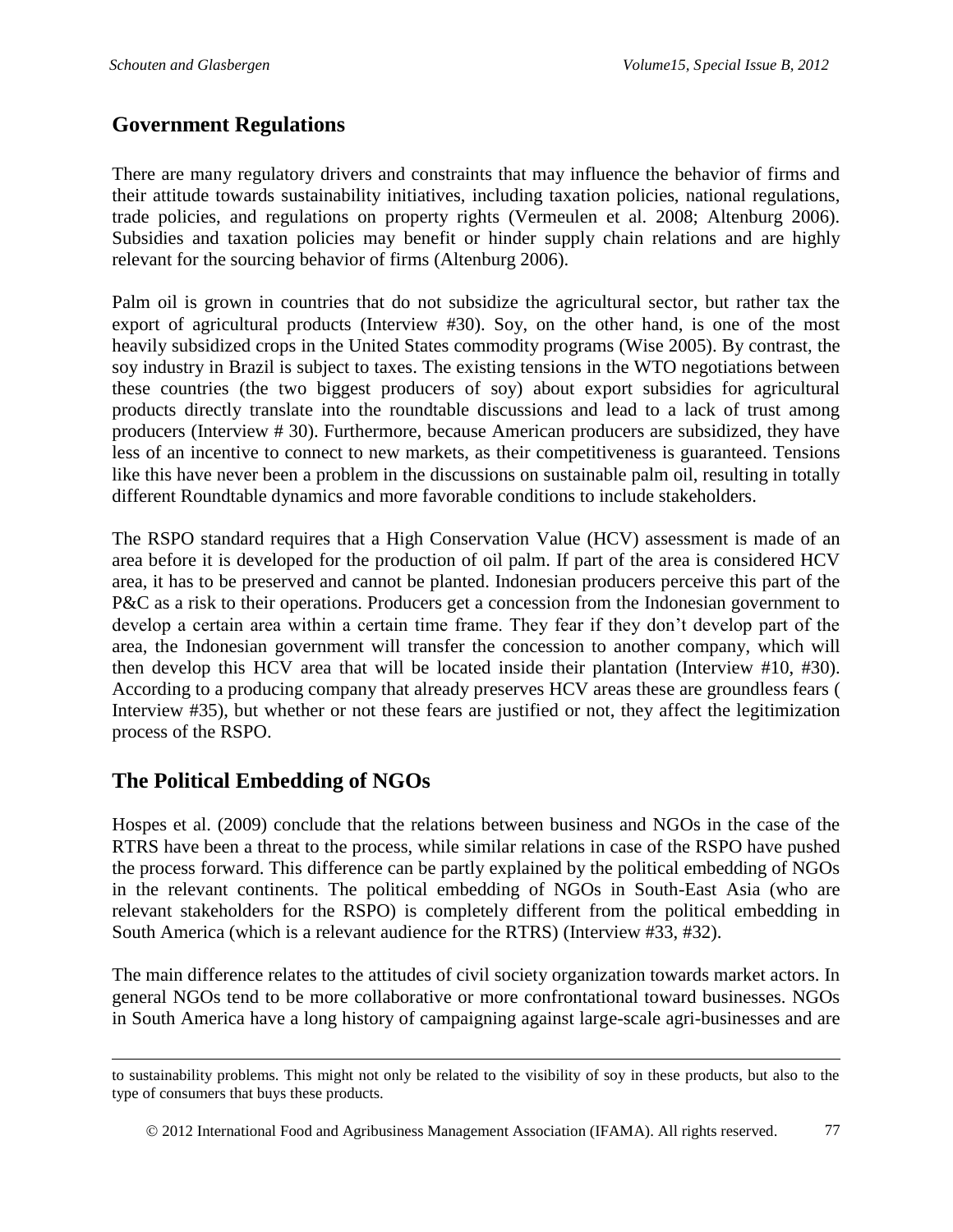very distrustful of market initiatives such as the RTRS. As mentioned before, they see it as a symbol and extension of power of large agricultural companies (Interview #30). NGOs in South America therefore started protesting against the RTRS instead of becoming involved as one of the partners in the process. The position of NGOs in South-East Asia is totally different as civil society organizations were less developed and less influential in this region and tend to be more collaborative towards market actors. Therefore, the initiation of the RSPO has provided a new platform for NGOs to voice their concerns; a space that was not available before (Interview #33). This difference between the two regions reinforced itself under influence of Northern and large international NGOs, as it is a reason for them to support the inclusion of NGOs in the RSPO to strengthen the position of civil society in South-East Asia and to stay out of the RTRS process.

## **Conclusions**

Most research on legitimacy of private governance arrangements takes a normative approach in which the legitimacy of a specific arrangement is evaluated. This approach is limited, because legitimacy is not an overall characteristic of a governance arrangement, but rather an attribute that is created in an interactive process. To better understand these legitimization processes in Roundtables, this paper analyzed the practices through which legitimacy is created by looking at the interactions between the actors in Roundtables and the institutional context in which these interactions take place. This approach revealed a variety of legitimacy problems.

First, it can be problematic to align different views on sustainable development in order to reach agreement about the way in which the industry will be governed. It is fundamental for a legitimization process that stakeholders come to a common problem definition and accompanying rule system. Although this was a difficult process in both analyzed cases, these Roundtables have managed to put a rule-system in place by taking on a pragmatic approach. Problems and solutions were framed in specific ways and some contentious issues were left out.

Second, while decision-making by consensus is a very important principle for Roundtables, reaching consensus is not always possible, certainly not when the credibility of the arrangement as a whole is at stake. In some cases majority voting and accepting the exit of certain stakeholders is the action strategy that is chosen. But since the resignation of important stakeholders is a threat to the legitimization process of the arrangement, in other cases problems are solved outside of the Roundtable process. This allows the sanctioning of nonconforming behavior, while at the same time keeping all partners in the process. Both strategies were present in our case studies.

Third, problems regarding legitimization arise from perceptions regarding costs and benefits of collaboration. For relevant stakeholders to get and to remain involved in the process their expectations and perceptions about collaborative advantages must be positive. For businesses this relates mainly to reducing negative publicity and gaining access to new markets, while for NGOs this mainly relates to expanding their moral influence. In our cases, especially producers felt they had to bare most of the costs of the partnering process. This is related to the fact that Roundtables focus on certification on production level, instead of looking at all stages of the production process and certifying every 'link' in the chain. Our analysis shows that the consequences of perceptions of an unfair distribution of costs and benefits become especially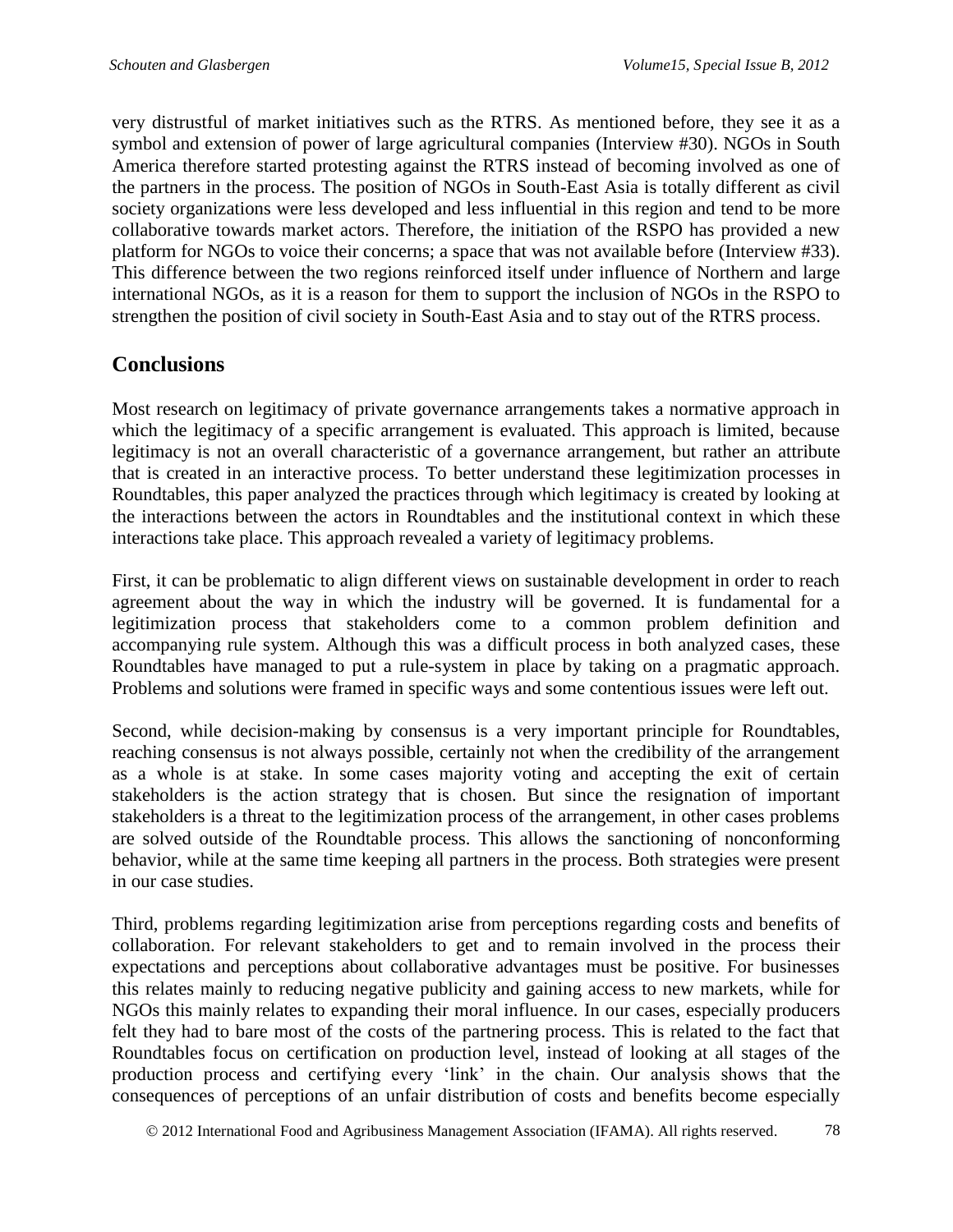visible in the implementation phase of the rule system. In that phase stakeholders experience whether they really gain more by complying with the rules than by continuing business as usual.

A fourth, related, legitimization problem concerns the implementation of the created rule system. The analyzed Roundtables are currently unable to get the majority of their members to comply with the standard, let alone the majority of the whole industry. Primarily, this is due to the voluntary character of private governance arrangements. Roundtables are not able to sanction member behavior to force them to comply with the established rule-system. As long as 'business as usual' is allowed, it is easier for producers as well as for buyers. It will be extremely difficult (or at least take a long time) for these Roundtables to change a whole market.

Fifth, in order to be accepted as an authoritative agent the created rule system must not only be credible for market parties, but also for other audiences. If this is not the case counter reactions are likely to develop which jeopardize the legitimization process of the arrangement as well as the credibility of individual Roundtable members. Especially companies are vulnerable to reputational damage by campaigning external NGOs, but negative campaigns form a risk to internal NGOs as well. In our cases we saw two different scenarios regarding this point. One in which internal and external NGOs seem to reinforce each other and bring the legitimization process forward (RSPO), and one in which internal and external NGOs frustrate each other and undermine the legitimization process (RTRS). Another difficulty for Roundtables is the role of consumer markets in some importing countries that, because of political ideology and context, are not (yet) ready to buy products that have extra value regarding sustainability (i.e. China).

These legitimization problems can be partly overcome by managing the process and adjusting the working methods of a Roundtable to ensure that trust and perceptions about collaborative advantage develop more positively. However, structural factors may constrain the development of the legitimization processes of these arrangements, thereby limiting the management options to enhance the creation of legitimacy.

The identification of these legitimization problems shows that taking a more practice-based approach to studying legitimacy of private multi-stakeholder governance provides additional insights that go beyond merely assessing the legitimacy of an arrangement based on normative criteria and shows how legitimization processes can be enabled or hindered by factors on an actor and on a more institutional level. These types of explanatory factors therefore add a new layer to the available theory on legitimization processes of private multi-stakeholder governance.

The findings of this article have some implications for the broader application of the Roundtable as a governance model. Currently, we see many Roundtables being initiated by Northern actors in a diverse range of commodity chains. In order to bring about sustainable change in an agricultural sector it is important to have a balanced participation of Southern and Northern actors in these Roundtables. Even if this balanced participation is secured, there are still risks in using this governance model, since structural factors influence their legitimization processes. Therefore, practitioners, including agri-food managers, should first conduct an institutional analysis of the context in which a governance initiative is meant to operate. This analysis should at least include a thorough commodity chain analysis, an analysis of regulations affecting this chain and an analysis of the nature of civil society organizations in main production areas. If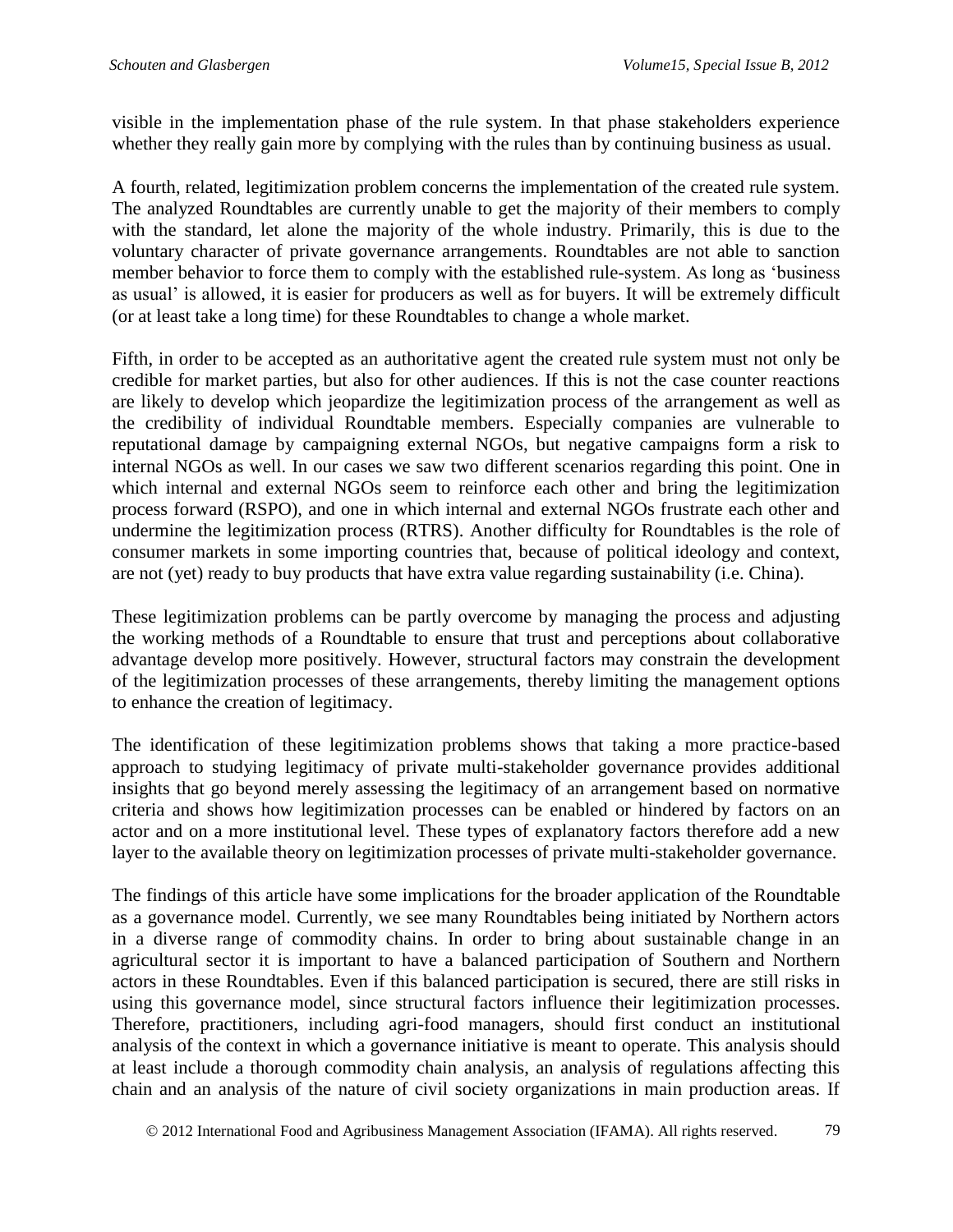there are many potential hindering factors for the legitimization process of a Roundtable a different action strategy should be considered or these factors should be resolved.

The managerial impacts of our study mainly relate to adapting to potential hindering factors for the legitimization process of a Roundtable. Structural factors are assumed to be inalterable on the short-term and therefore managerial efforts should focus on the actor-based factors trust and collaborative advantage. These actor-based factors are not independent of structural factors. The structure of the commodity chain, the type of lead firms in the chain, governmental regulations, and the political embedding of NGOs all influence the degree of collaborative advantage for different groups of stakeholders, while trust building is primarily influenced by the type of lead firms in the chain, governmental regulations, and the political embedding of NGOs. When the institutional analysis shows that the structure of the commodity chain, the type of lead firms in the chain, governmental regulations, and the political embedding of NGOs in a specific industry are not beneficial for the legitimization process of a Roundtable, managing efforts should focus on increasing the perceived collaborative advantage for all stakeholder groups. When the analysis identifies the type of lead firms in the chain, governmental regulations, and the political embedding of NGOs as factors that could potentially have a negative influence on the legitimization process of a Roundtable—then managerial efforts should focus on increasing the level of trust between all stakeholder groups.

The research in this article is exploratory in nature and although our conclusions are empirically valid, they are based on two case studies and are therefore lack statistical validity. Future research could therefore test the results of this paper possibly in a more quantitative manner in which a larger number of Roundtable-like initiatives are analyzed, for example on the basis of survey data (a list of 18 multi-stakeholder arrangements that can possibly be studied in the agrifood sector is provided by Dentoni and Peterson 2011). From this data the proposed causal relations could be tested, which requires a quantification of the legitimacy concept for which smart indicators need to be developed. While our research has shown that Roundtables can place sustainability on the agenda of an industry and develop and implement a certification scheme, their legitimization processes can be negatively or positively influenced by different institutional settings. Further research should therefore specifically address the relative importance of individual structural factors on legitimization processes of Roundtables.

#### **Acknowledgements**

We thank Jordan Nikoloyuk for providing the initial idea for this article and for his important contributions to the data collection. We would also like to thank Pieter Leroy, Verena Bitzer, Luli Pesqueira and several anonymous reviewers for their valuable comments on earlier versions of this article. Furthermore, we would like to acknowledge the Netherlands Organization for Scientific Research (NWO) for funding this research.

## **References**

A Seed Europe. 2005. Managing the soy boom? A nice try or dangerous greenwashing? http://www.aseed.net/index.php?option=com\_content&task=view&id=148&Itemid=107 &lang=nl[accessed April 1, 2011].

2012 International Food and Agribusiness Management Association (IFAMA). All rights reserved. 80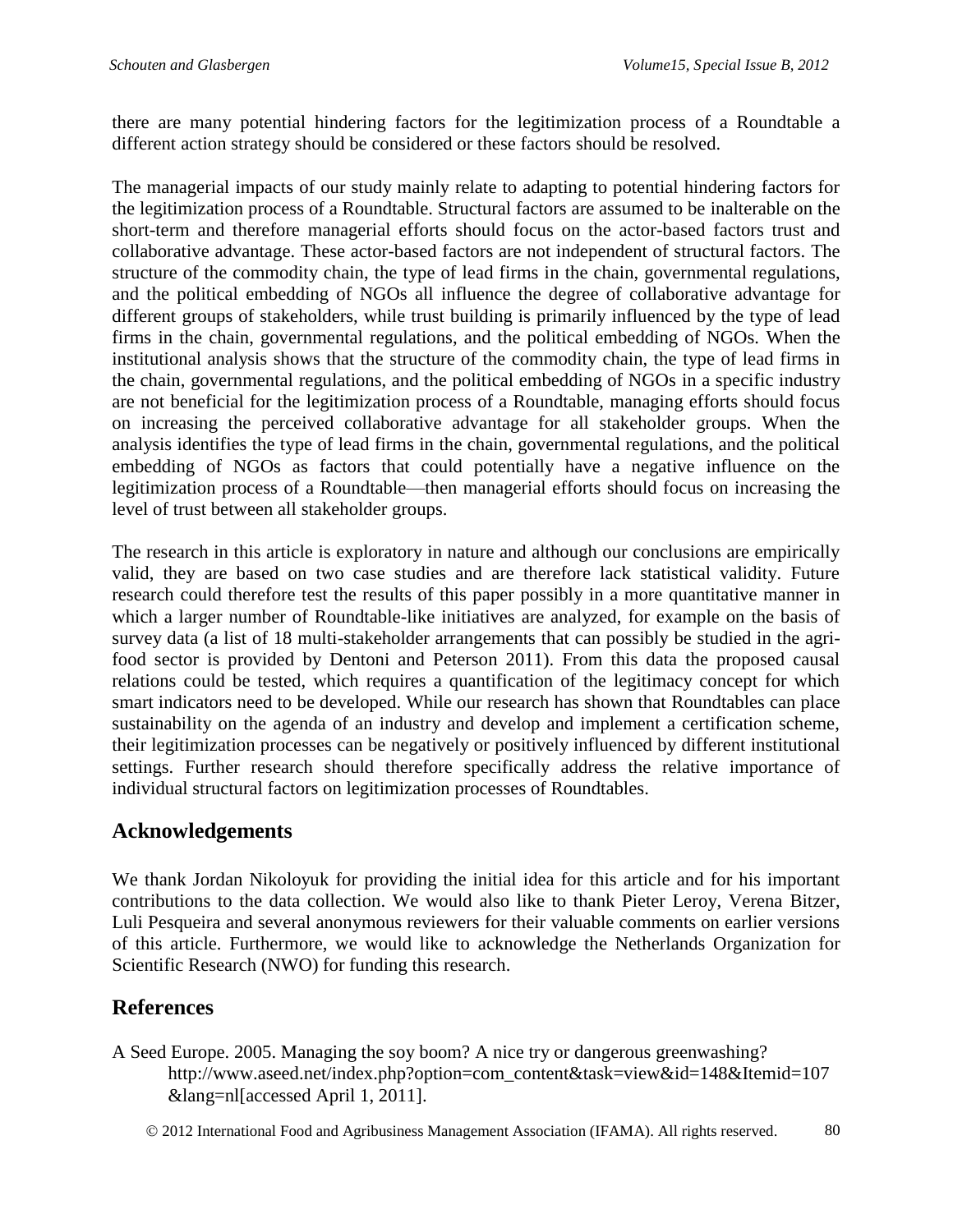- Abbott, K. W., and D. Snidal. 2009. The governance triangle: Regulatory standards institutions and the shadow of the state. In *The politics of global regulation*, edited by W. Mattli and N. Woods, 44-88. Princeton University Press.
- Aidenvironment. 2008. Palm oil: Inventory of the major bottlenecks and sustainability initiatives in the palm oil chain. DDE, Dutch Ministry of Foreign Affairs.
- Altenburg, T. 2006. Governance patterns in value chains and their development impact. *The European Journal of Development Research* 18: 498- 521.
- Bäckstrand, K., J. Khan, A. Kronsell, and E. Lövbrand. 2010. The promise of new modes of environmental governance. In *Environmental politics and deliberative democracy: Examining the promise of new modes of governance*, edited by K. Bäckstrand, J. Khan, A. Kronsell and E. Lövbrand, 3-27. Cheltenham: Edward Elgar.
- Bair, J., and G. Gereffi. 2001. Local clusters in global chains: The causes and consequences of export dynamism in Torreon's blue jeans industry. *World Development* 29 (11): 1885- 1903.
- Batie, S. 2008. Wicked problems and applied economics. *American Journal of Agricultural Economics* 90 (5): 1176-1191.
- Bernstein, S. 2011. Legitimacy in intergovernmental and non-state global governance. *Review of International Political Economy* 18 (1): 17-51.
- Bexell, M. 2010. Introduction: Partnerships, democracy and governance. In *Democracy and public-private partnerships in global governance*, edited by M. Bexell and U. Mörth, 3- 23. Basingstoke: Palgrave Macmillan.
- Biermann, F. and A. Gupta. 2011. Accountability and legitimacy in earth system governance. *Ecological Economics* 70 (11): 1856-1864.
- Carrere, R. 2006. Oil palm: From cosmetics to biodiesel colonization lives on*.* Montevideo: World Rainforest Movement.
- Cheng Hai, Teo. 2011. Spearheading development & promotion of sustainable palm oil in China. Presentation at RT9 RSPO, Kota Kinabalu, November.
- Cheyns, E. 2011. Multi-stakeholder initiatives for sustainable agriculture: Limits of the 'Inclusiveness' paradigm. In *Governing through standards: Origins, drivers and limits,* edited by S. Ponte, J. Vestergaard and P. Gibbon, 318-354. London: Palgrave.
- Coe, N. M., P. Dicken, and M. Hess. 2008. Global production networks: Realizing the potential. *Journal of Economic Geography* 8 (3): 271-295.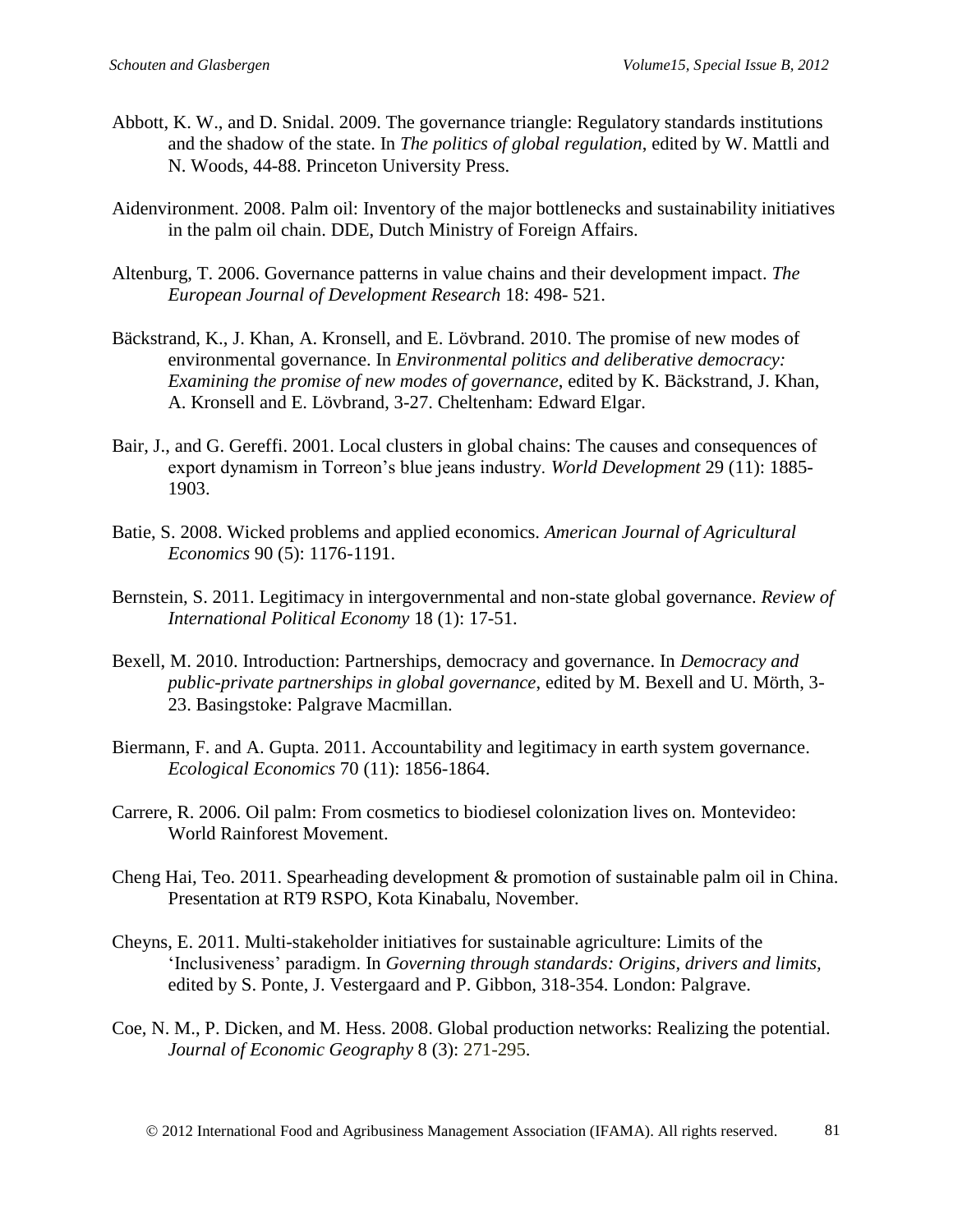- Crabbé, A. and P. Leroy. 2008. *The handbook of environmental policy evaluation*. London: Earthscan.
- Dentoni, D. and H.C. Peterson. 2011. Multi-stakeholder sustainability alliances in agri-food chains: a framework for multi-disciplinary research. *International Food and Agribusiness Management Review* 14 (5): 83-107
- Dingwerth, K. 2007. *The new transnationalism: Transnational governance and democratic legitimacy*. New York: Palgrave Macmillan.
- Dolan, C., and J. Humphrey. 2004. Changing governance patterns in the trade in fresh vegetables between Africa and the United Kingdom. *Environment and Planning* 36 (3): 491-509.
- Dutch Soy Coalition. 2006, update in 2008. *Soy-big business, big responsibility: Addressing the social and environmental impact of the soy value chain.* AIDEnvironment and the members of the Dutch Soy Coalition.
- Eisenhardt, K.M. 1989. Building theories from case study research. *The Academy of Management Review* 14 (4): 532-550.
- Friends of the Earth International. 2008. The only responsible soy is less soy: The roundtable on responsible soy frustrates real solutions. http://www.foei.org/en/publications/pdfs/forestsand-biodiversity/2008/FoEI-RTRS.pdf (accessed: August 17, 2009)
- Gifsoja. 2011. Nieuwe stickeractie bij AH nu ook vooraf in buurt aangekondigd. http://www.gifsoja.nl/Gifsoja/nieuws/Artikelen/2011/11/10\_Nieuwe\_stickeractie\_bij\_AH \_nu\_ook\_vooraf\_in\_buurt\_aangekondigd.html. [accessed February 10, 2012].
- \_\_\_\_. 2009. Teken de petitie aan supermarkten en voedingsindustrie: 'Responsible' soy: Misleading consumers. http://www.gifsoja.nl/Gifsoja/Actie/actie.html. [accessed April 1, 2011].
- Glasbergen, P. 2011. Mechanisms of private meta-governance: An analysis of global private governance for sustainable development. *International Journal of Strategic Business Alliances* 2 (3): 189-206.
- . 2010. Understanding partnerships for sustainable development analytically: The ladder of partnership activity as a methodological tool. *Environmental Policy and Governance* 21 (1): 1-13.
- Glasbergen, P. 2007. Setting the scene: The partnership paradigm in the making reflections on theory and practice. In *Partnerships, governance and sustainable development,* edited by P. Glasbergen, F. Biermann and A. P. J. Mol, 1-25. Cheltenham: Edward Elgar.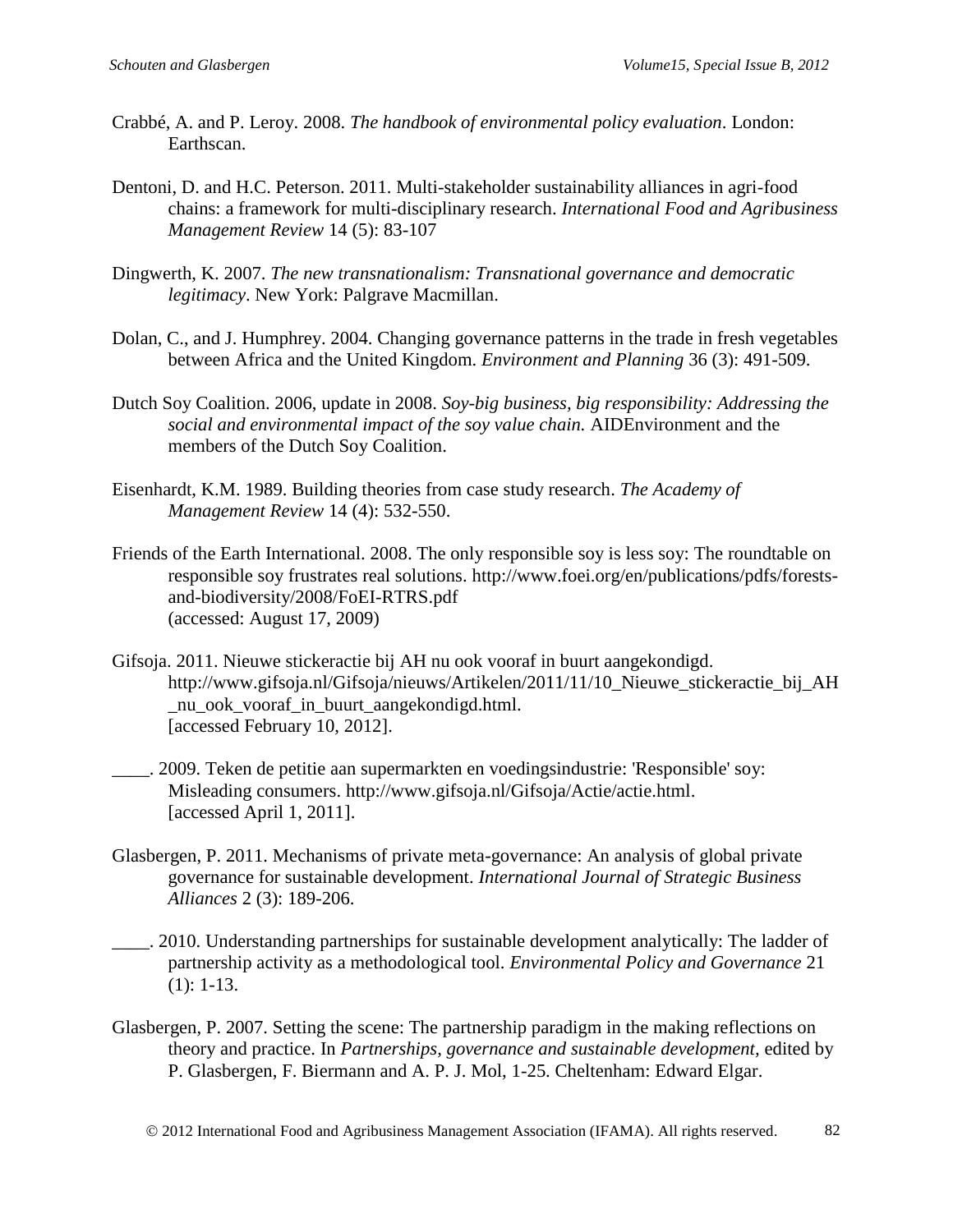- Gray, B. 1996. Cross-sectoral partners: Collaborative alliances among business, government and communities. In *Creating collaborative advantage*, edited by C. Huxham. London: Sage.
- \_\_\_\_. 2007. The process of partnership construction: Anticipating obstacles and enhancing the likelihood of successful partnerships for sustainable development. In *Partnerships, governance and sustainable development reflections on theory and practice.*, edited by P. Glasbergen, F. Biermann and A. P. J. Mol, 29-48. Cheltemham: Edward Elgar.
- Greenpeace. 2009. Public pressure for Indonesia's forests works, ask Unilever. http://www.greenpeace.org/international/en/campaigns/forests/asia-pacific/dove-palmoilaction/. [accessed April 1, 2011].
- \_\_\_\_. 2008a. Greenpeace activists prevent Sinar Mas palm oil tanker from loading in Indonesia. http://www.greenpeace.org/international/press/releases/sinar-mas-palm-oil-action-14112008. [accessed April 1, 2011].
- \_\_\_\_. 2008b. *United plantations certified despite gross violations of RSPO standards.*  Amsterdam: Greenpeace Netherlands*.*
- \_\_\_\_. 2007. *How palm oil is cooking the climate.* Amsterdam: Greenpeace International.
- Hospes, O., S. Stattman, and S. de Pooter. 2009. Groen en geel zien: Private partnerschappen voor duurzame productie van soja en palmolie (translation: Private partnerships for sustainable production of soy and palm oil). In *Governance in de groen-blauwe ruimte: Handelingsperspectieven voor landbouw, landschap en water (translation: Environemental governance: action perspectives for agriculture, landscape and water)*, edited by G. Breeman, H. Goverde and K. Termeer, 244-258. Assen: Van Gorkum.
- Huijstee, M. M. van, M. Francken, and P. Leroy. 2007. Partnerships for sustainable development: A review of current literature. *Environmental Sciences* 4 (2): 75-89.
- Keohane, R. O. 2011. Global governance and legitimacy. *Review of International Political Economy* 18 (1): 99-109.
- Peterson, H. C. 2009. Transformational supply chains and the 'wicked problem' of sustainability: Aligning knowledge, innovation, entrepreneurship, and leadership. *Journal on Chain and Network Science* 9 (2): 71-82.
- Rettet den Regenwald. 2008. International declaration against the 'Greenwashing' of palm oil by the roundtable on sustainable palm oil (RSPO). http://www.regenwald.org/international/englisch/news.php?id=1070. [accessed January 11, 2009].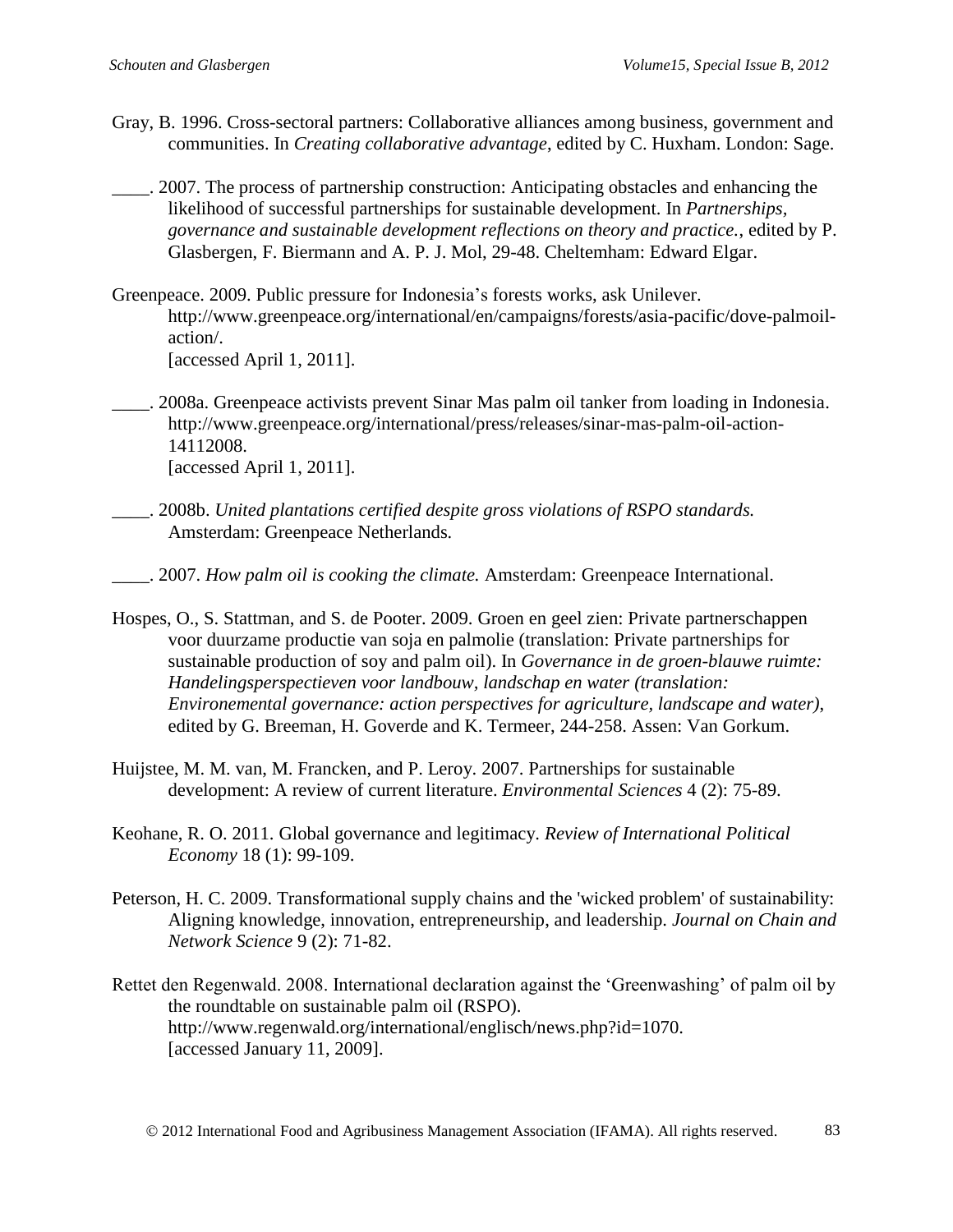- Roberts, S. 2003. Supply chain specific? Understanding the patchy success of ethical sourcing initiatives. *Journal of Business Ethics* 44 (2): 159-70.
- RSPO. 2012a. Members. http://www.rspo.org/page/792?q=categorystat. [accessed January 4, 2012].
- \_\_\_\_. 2012b. Who is RSPO? http://www.rspo.org/page/9. [accessed January 4, 2012].
- \_\_\_\_. 2012c. Statement on GAPKI's withdrawal from RSPO. http://www.rspo.org/?q=content/statement-gapki%E2%80%99s-withdrawal-rspo. [accessed January 10, 2012].
- \_\_\_\_. 2011. Market updates. http://www.rspo.org/node/2687 [accessed January 4, 2012].
- \_\_\_\_. 2010. Minutes RSPO 7th general assembly. Jakarta, November.
- \_\_\_\_. 2007. Principles and criteria for sustainable palm oil.
- \_\_\_\_. 2005. Minutes of EB meeting 2005 http://www.rspo.org/resource\_centre/EB200106.pdf [accessed April 1, 2011].
- \_\_\_\_. 2004. Framework for drafting criteria for sustainable oil palm: A discussion paper to begin the process of developing criteria for the RSPO. ProForest.
- \_\_\_\_. 2003. Closing remarks by Mr M R Chandran, Chief Executive of the Malaysian Palm Oil Association at the first Roundtable conference, Kuala Lumpur, August.
- \_\_\_\_. 2002. Minutes of the preparatory meeting in Hayes, London, September*.*
- RTRS. 2012a. Objectives. http://responsiblesoy.org/index.php?option=com\_ content&view=article&id=8&Itemid=11&lang=en. [accessed January 4, 2012].
- \_\_\_\_. 2012b. Total RTRS membership http://responsiblesoy.org/index.php?option=com\_ content&view=article&id=269&Itemid=178&lang=en [accessed January 5, 2012].
	- \_\_\_\_. 2012c. How was the RTRS standard for responsible soy production developed? http://www.responsiblesoy.org/index.php?option=com\_content&view=article&id=319&l ang=en [accessed January 12, 2012].
- \_\_\_\_. 2012d Will certified companies or RTRS members be held to account if they break RTRS rules? http://www.responsiblesoy.org/index.php?option=com\_
	- 2012 International Food and Agribusiness Management Association (IFAMA). All rights reserved. 84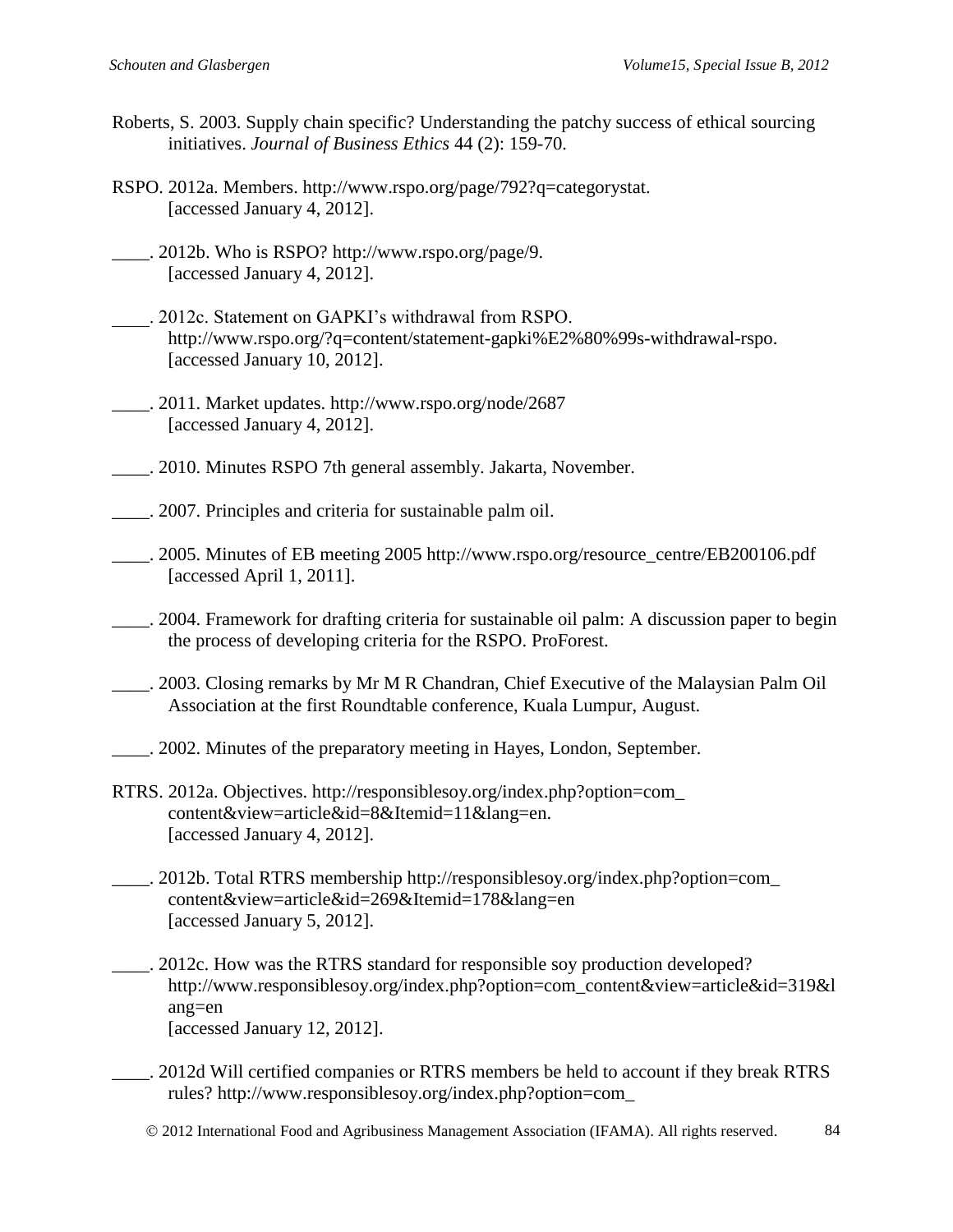content&view=article&id=323&lang=en# [accessed January 4, 2012].

- \_\_\_\_. 2011. News item. http://www.responsiblesoy.org/index.php?option=com\_ content&view=article&id=68%3Aino-es-la-rtrs-una-tentativa-de-qgreenwashingq-de-laindustria&catid=15%3Apreguntas-frecuentes&Itemid=26&lang=en [accessed October 30, 2011].
- \_\_\_\_. 2010. RTRS history: Important dates. http://www.responsiblesoy.org/index.php? option=com\_content&view=article&id=9&Itemid=12&lang=en. [accessed September 21, 2010].

\_\_\_\_. 2006. Minutes of the XV OC conference call scheduled, February.

- Ruggie, J. G. 2004. Reconstituting the global public domain issues, actors, and practices. *European Journal of International Relations* 10 (4): 499-531.
- Scharpf, Fritz W. 1999. *Governing in Europe: Effective and democratic?* Oxford: Oxford University Press.
- Schouten, G., and P. Glasbergen. 2011. Creating legitimacy in global private governance: The case of the Roundtable on Sustainable Palm Oil. *Ecological Economics* 70 (11): 1891- 1899.
- Schouten, G., P. Leroy and P. Glasbergen. 2012. On the deliberative capacity of private multistakeholder governance: The Roundtables on Responsible Soy and Sustainable Palm Oil. Ecological Economics 83: 42-50.
- Steets, J. 2010. *Accountability in public policy partnerships*. Basingstoke: Palgrave Macmillan.
- Suchman, M. C. 1995. Managing legitimacy: Strategic and institutional approaches. *The Academy of Management Review* 20 (3): 571-610.
- TROPIS. 2011. And the reason is clear (Interview with Fadhil Hasan). *TROPIS Economy and Environment*, special edition, November.
- Unilever. 2012. The Roundtable on Sustainable Palm Oil. http://www.unilever.com/sustainability/environment/agriculture/palmoil/rspo/. [accessed January 4, 2012].
- \_\_\_\_. 2009. Press release: Unilever takes stance against deforestation. Rotterdam: Unilever.
- \_\_\_\_. 2008. Sustainable palm oil: Unilever takes the lead. http://www.unilever.com/images/es\_Unilever\_PalmOil\_v71\_tcm13-126357.pdf. [accessed September 15, 2010].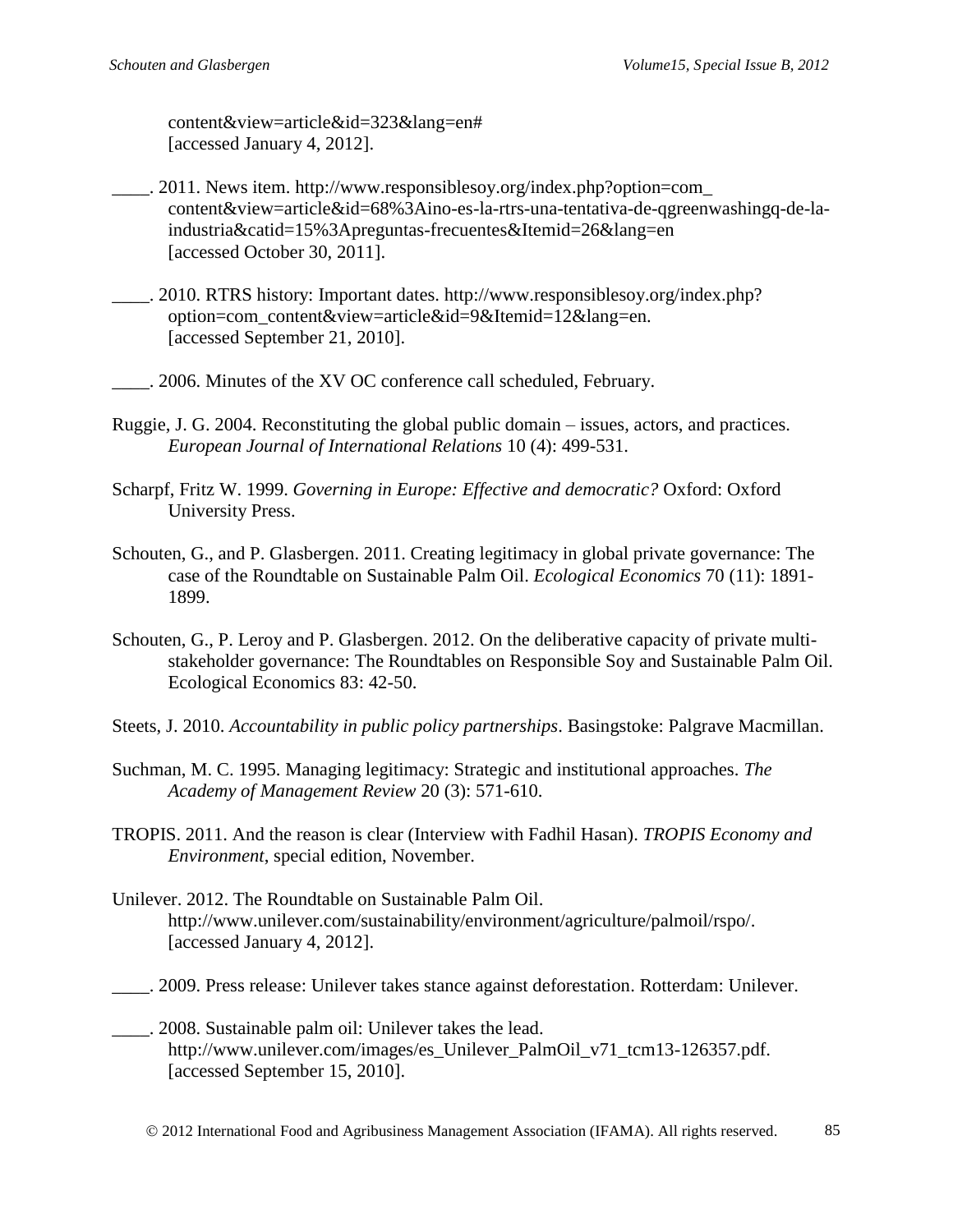- USDA. 2010. Table 07: Soybeans: World supply and distribution. http://www.fas.usda.gov/psdonline. (accessed September 15, 2010].
- Vermeulen, S., J. Woodhill, F. Proctor, and R. Delnoye. 2008. *Chain-wide learning for inclusive agrifood market development: A guide to multi-stakeholder processes for linking smallscale producers to modern markets.* Wageningen: IIED and Wageningen University.
- Wise, T. A. 2005. Identifying the real winners from U.S. agricultural policies*.* Working Paper NO. 05-07. Medford: Global Development and Environment Institute, Tufts University.
- WWF. 2009. WWF palm oil buyers' scorecard 2009. Gland: WWF International.
- Yaacob, S. 2011. Presentation at RT9: Introducing the P & C review and how stakeholders will be able to participate. Kota Kinabalu, November.

# **Appendix**

#### **Interview List**

| No. | <b>RT</b>   | <b>Interviewee</b>                                               | <b>Member Category</b>                               | <b>Type and Date</b>                  |
|-----|-------------|------------------------------------------------------------------|------------------------------------------------------|---------------------------------------|
| 1.  | <b>RSPO</b> | Former Ethical Policy Manager,<br>The Body Shop                  | EB member                                            | Telephone interview<br>March 30, 2009 |
|     |             |                                                                  | Retailers                                            |                                       |
| 2.  | <b>RSPO</b> | Senior policy advisor, Oxfam-<br>Novib                           | EB member                                            | Interview March 30,<br>2009           |
|     |             |                                                                  | Social or Development<br><b>Organizations (NGOs)</b> |                                       |
| 3.  | <b>RSPO</b> | Consultant & Facilitator,                                        | Facilitator                                          | Interview April 3,<br>2009.           |
| 4.  | <b>RTRS</b> | Associate Director, ProForest                                    | Facilitator                                          | Telephone interview<br>April 6, 2009  |
| 5.  | <b>RTRS</b> | Outreach Manager                                                 |                                                      | Telephone interview<br>April 7, 2009  |
| 6.  | <b>RSPO</b> | Head of Food & Agribusiness<br>Strategic Advisory & Research for | EB member                                            | Telephone interview<br>April 8, 2009  |
|     |             | South-East Asia, Rabobank                                        | <b>Banks &amp; Investors</b>                         |                                       |
| 7.  | <b>RSPO</b> | Global Sustainability Director, IOI<br>Group                     | EB member                                            | Interview April 10,<br>2009           |
|     |             |                                                                  | Palm Oil Processors & Traders                        |                                       |
| 8.  | <b>RTRS</b> | Director of consumer policy, Coop<br>Switzerland.                | EB member                                            | Telephone interview<br>April          |
|     |             |                                                                  | Industry, Finance & Trade                            | 14, 2009                              |
| 9.  | <b>RSPO</b> | Environmental Risk Manager,<br><b>HSBC Malaysia</b>              | <b>Banks &amp; Investors</b>                         | Telephone interview<br>April 14, 2009 |

© 2012 International Food and Agribusiness Management Association (IFAMA). All rights reserved. 86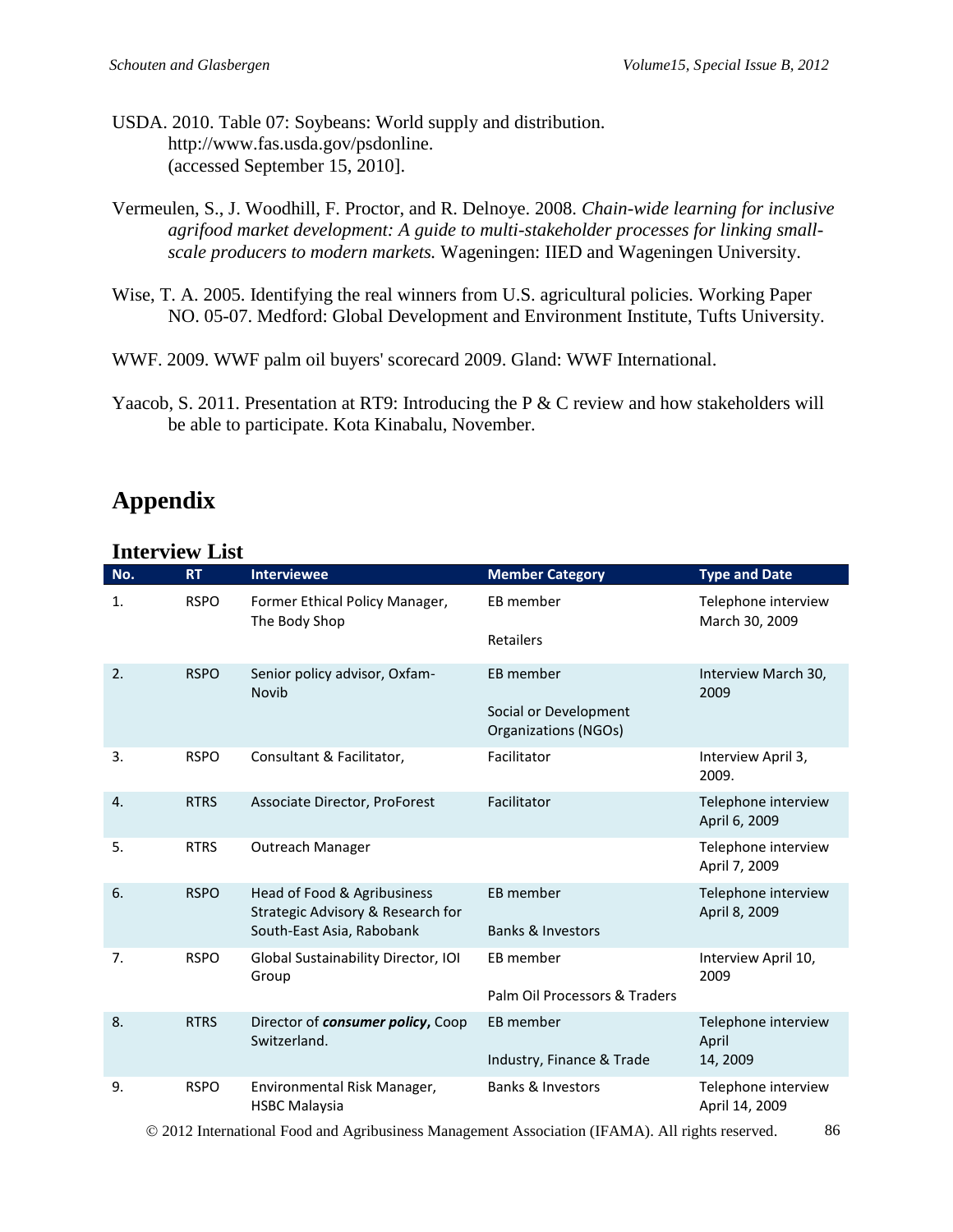| 10. | <b>RSPO</b>                | Ex-chairman, Malaysian Palm Oil<br>Association                                                | EB member<br>Oil Palm Growers                                                              | Telephone interview<br>April 17, 2009  |
|-----|----------------------------|-----------------------------------------------------------------------------------------------|--------------------------------------------------------------------------------------------|----------------------------------------|
| 11. | <b>RTRS</b>                | Regional Expertise Centre Director<br>(Argentina), Solidaridad                                | President<br>Civil Society                                                                 | Telephone interview<br>April 20, 2009  |
| 12. | <b>RSPO</b>                | Director, ProForest                                                                           | Facilitator                                                                                | Telephone interview<br>April 21, 2009  |
| 13. |                            | Independent International Trade<br>& Development Professional                                 |                                                                                            | Telephone interview<br>May 8, 2009     |
| 14. | <b>RTRS</b>                | Senior Vice President Market<br>Transformation, WWF                                           | <b>Civil Society</b>                                                                       | Telephone interview<br>May 8, 2009     |
| 15. | <b>RSPO</b>                | Head of Forest Conversion<br>Initiative, WWF Switzerland                                      | EB member<br><b>Environmental or Nature</b><br><b>Conservation Organizations</b><br>(NGOs) | Telephone interview<br>May 11, 2009    |
| 16. | <b>RTRS</b>                | Purchasing Manager, Nutreco.                                                                  | EB member<br>Industry, Finance & Trade                                                     | Telephone Interview<br>May 20, 2009    |
| 17. | <b>RTRS</b>                | Executive director, Fundapaz                                                                  | EB member<br>Civil Society                                                                 | Telephone interview<br>May 30, 2009    |
| 18. | <b>RSPO</b>                | Manager Marketing Refined Oils<br>Europe, Cargill BV                                          | Palm Oil Processors & Traders                                                              | Interview June 9,<br>2009.             |
| 19. | <b>RSPO</b><br><b>RTRS</b> | Manager Sustainable Production,<br>Product Board Margarine, Fats &<br>Oils (MVO)              | Palm Oil Processors & Traders<br>Industry, Finance & Trade                                 | Telephone interview<br>June 11, 2009   |
| 20. | <b>RSPO</b>                | Deputy Director, Both ENDS                                                                    | Social or Development<br><b>Organizations (NGOs)</b>                                       | Telephone Interview<br>July 23, 2009   |
| 21. | <b>RSPO</b>                | Director Product Integrity, Ahold                                                             | Retailers                                                                                  | Interview July 28,<br>2009             |
| 22. | <b>RSPO</b>                | Head of Program & Strategy,<br>Wetlands International                                         | <b>Environmental or Nature</b><br><b>Conservation Organizations</b><br>(NGOs)              | Telephone Interview<br>August 17, 2009 |
| 23. | <b>RSPO</b>                | Head of Food & Agribusiness<br>Strategic Advisory & Research for<br>South-East Asia, Rabobank | EB member<br><b>Banks &amp; Investors</b>                                                  | Telephone Interview<br>August 18, 2009 |
| 24. | <b>RSPO</b>                | Global Supply Chain Director of<br>Sustainable Agriculture, Unilever.                         | President<br><b>Consumer Goods</b><br>Manufacturers                                        | Interview August 25,<br>2009           |